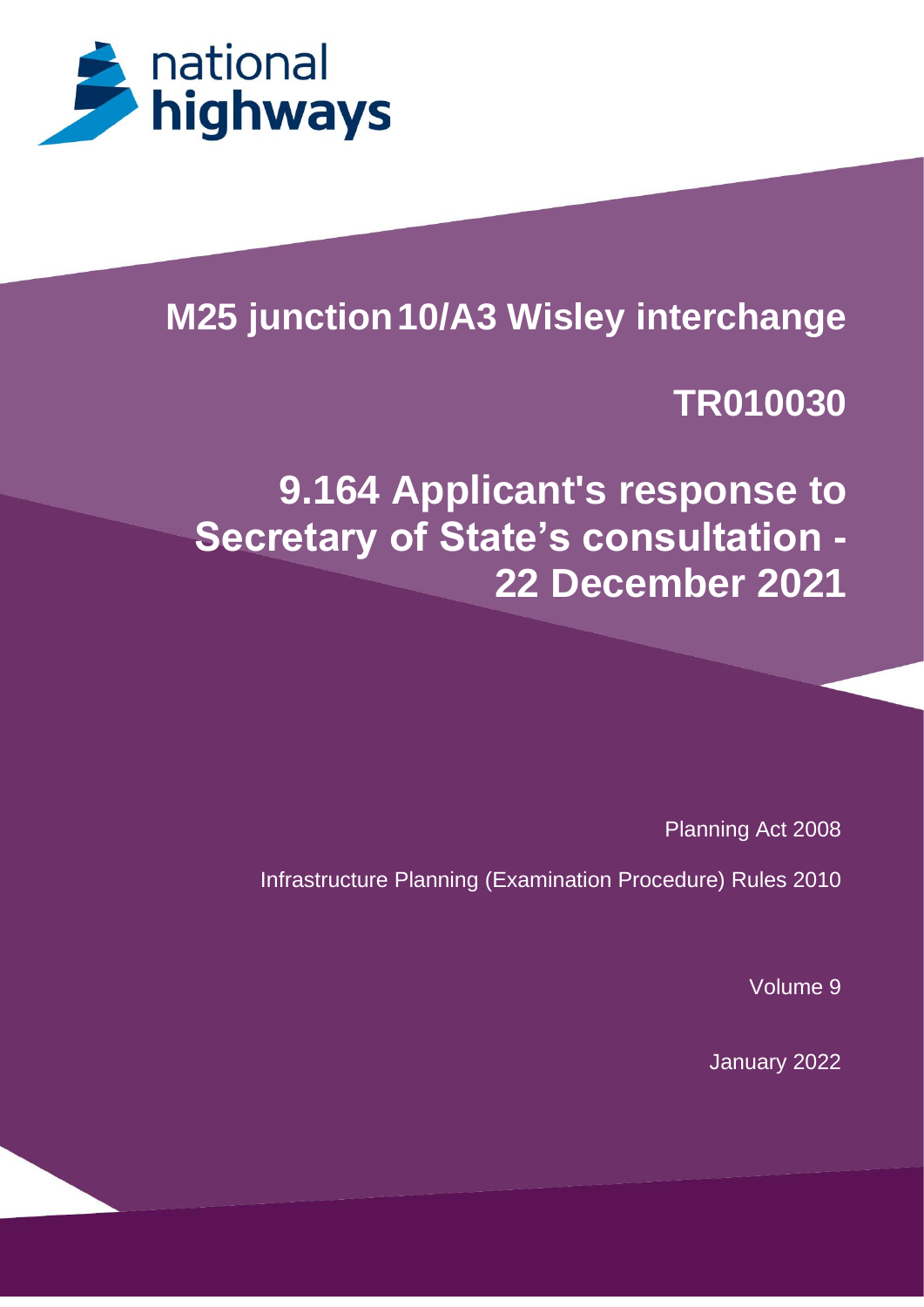

# **Infrastructure Planning**

# **Planning Act 2008**

### **The Infrastructure Planning (Examination Procedure) Rules 2010**

# **M25 junction 10/A3 Wisley interchange**

### **Development Consent Order 202[x ]**

### **9.164 Applicant's response to Secretary of State's consultation 22 December 2021**

| <b>Planning Inspectorate Scheme</b><br><b>Reference</b> | TR010030                                                          |
|---------------------------------------------------------|-------------------------------------------------------------------|
| <b>Application Document Reference</b>                   | TR010029/APP/9.164                                                |
| Author:                                                 | M25 junction 10/A3 Wisley interchange<br><b>National Highways</b> |

| <b>Version</b> | Date            | <b>Status of Version</b>                            |
|----------------|-----------------|-----------------------------------------------------|
|                | 26 January 2022 | Secretary of State consultation 22 December<br>2021 |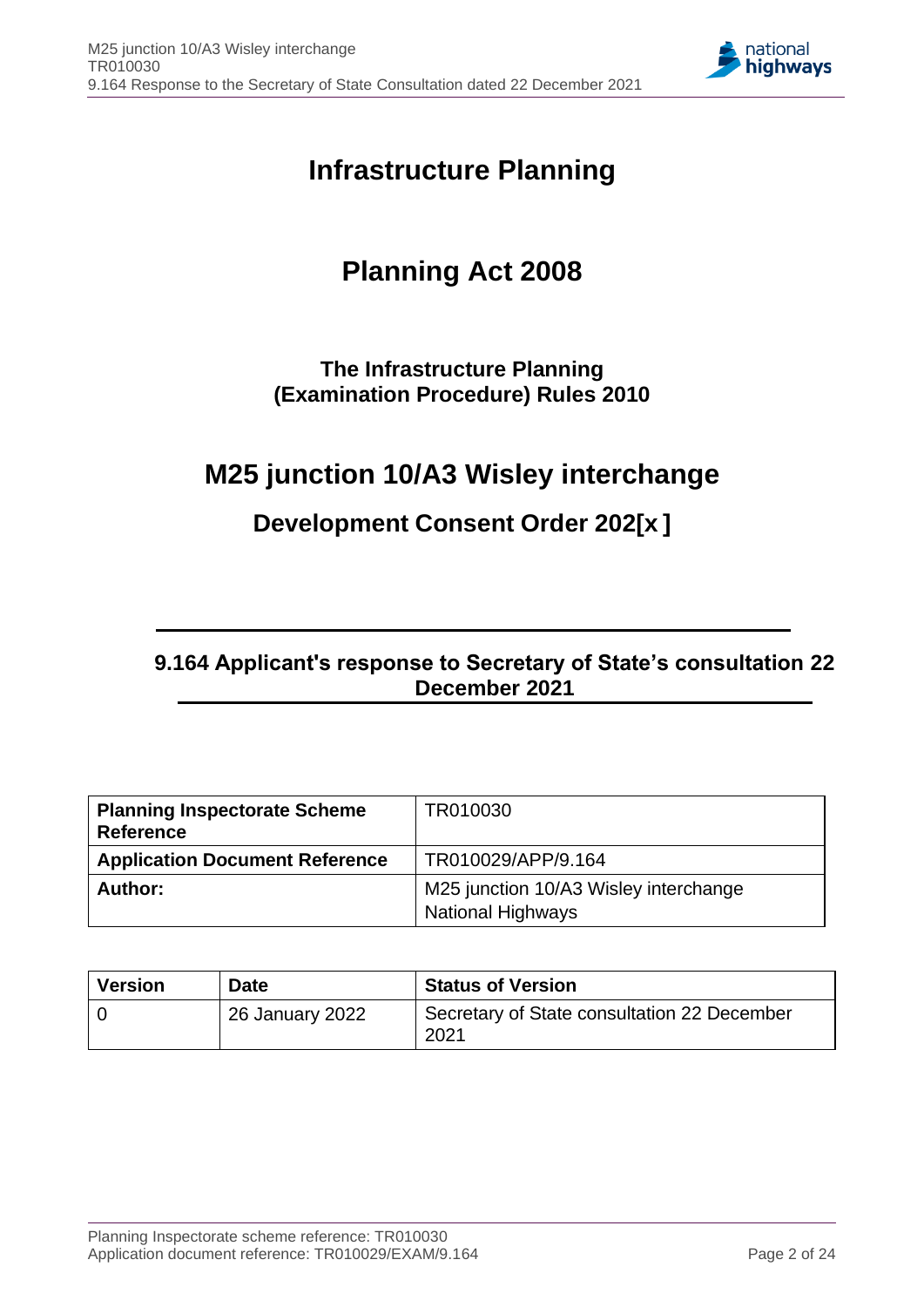

# **Table of contents**

|             | <b>Chapter</b>                                                                                                                                   | <b>Pages</b>            |
|-------------|--------------------------------------------------------------------------------------------------------------------------------------------------|-------------------------|
| 1.          | <b>Introduction</b>                                                                                                                              | $\overline{\mathbf{4}}$ |
| 2.<br>land: | Secretary of State's request 1. Request for comments from the Applicant on replacement<br>4                                                      |                         |
| 2.2         | National Highways' response                                                                                                                      | 5                       |
| 3.          | Secretary of State's request 2. Request for updated documents from the Applicant:                                                                | 5                       |
| 3.2         | National Highways' response                                                                                                                      | 5                       |
| 4.          | Secretary of State's request 3. Request for a response from the Applicant on Natural<br><b>England's comments on ancient woodland:</b>           | 7                       |
| 4.2         | National Highways' response                                                                                                                      | 8                       |
| 5.          | Secretary of State's request 4. Request for additional information from the Applicant on the<br>cumulative assessment of climate impacts:        | 10                      |
| 5.2         | National Highways' response                                                                                                                      | 10                      |
| 6.          | Secretary of State's request 5. Request for clarification from the Applicant on the impact of<br>the Proposed Development on the carbon budgets: | 22                      |
| 6.2         | National Highways' response                                                                                                                      | 23                      |

### **Tables**

[Table 5.1: Change in CO2e Emissions \(With Scheme Scenario –](#page-18-0) Without Scheme Scenario) ..................... 19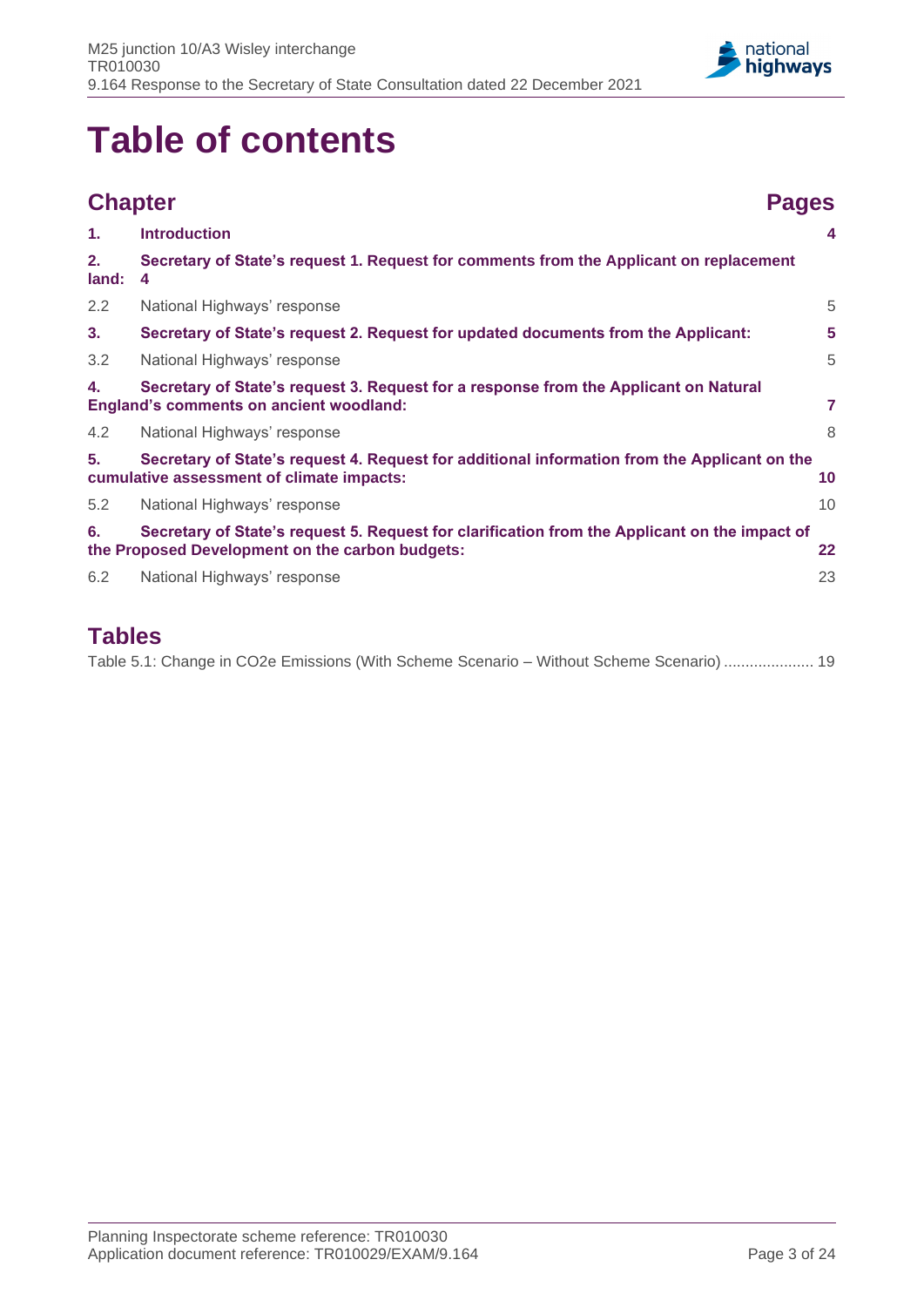

# <span id="page-3-0"></span>**1. Introduction**

1.1.1 This document sets out National Highways' response to the Department for Transport's requests for additional information contained in its letter dated 22 December 2021.

# <span id="page-3-1"></span>**2. Secretary of State's request 1. Request for comments from the Applicant on replacement land:**

- *2.1.1 "The Secretary of State refers to the Applicant's response of 3 February 2021 to the Secretary of State's consultation letter of 20 January 2021. The Secretary of State's consultation letter proposed an overall area of replacement land ("the January replacement land proposal") of 16.40ha. However, the Applicant's understanding (see paragraph 2.1.7 of its response) of the Secretary of State's position is that the proposed overall area of replacement land would instead be 16.52ha. The Secretary of State notes that this is a discrepancy of 0.12ha.*
- *2.1.2 The Secretary of State proposed the figure of 16.40ha to provide a 1:1 ratio of replacement land to special category land to be lost to the proposed development, and that remains the proposal. The Secretary of State proposed that the 16.40ha should comprise the whole of the areas referred to as PBF1 and PBF2, with the balance being made up from PBF3 and plot 28/2 (the latter of which has an area of 0.0495ha). As the Applicant points out in paragraph 2.17 of its response, the total area of PBF1 and PBF2, according to the Book of Reference, is 135,692 sqm (circa 13.57ha). The Secretary of State is minded to agree those figures as the correct ones from which to calculate the required amount of replacement land to be drawn from PBF3. As the Applicant points out, land parcel 28/2 is already common land, and should not therefore form part of the replacement land.*
- *2.1.3 The Secretary of State is therefore clarifying his position and is minded to propose that the area of PBF3 to be used for replacement land should be 2.83ha rather than 2.95ha.*
- *2.1.4 In summary, the updated replacement land proposal is that it should amount to 16.40ha in total (as previously proposed), to comprise the whole of the sites identified by the Applicant as PBF1 and PBF2 on Figure B.1 in REP12-004 (together 13.57ha) and 2.83ha drawn from the southern part of PBF3, namely all of land plots 11/17i and 11/17j and part of the southern end of land plot 11/17h shown in REP8-006.*
- *2.1.5 Please would the Applicant provide information, to supplement the information provided in its responses of 19 November 2020 and 3 February 2020, to reflect the updated replacement land proposal, as set out above. The additional information should include the Applicant's consideration of whether any new or different significant environmental effects of any nature would be likely as a*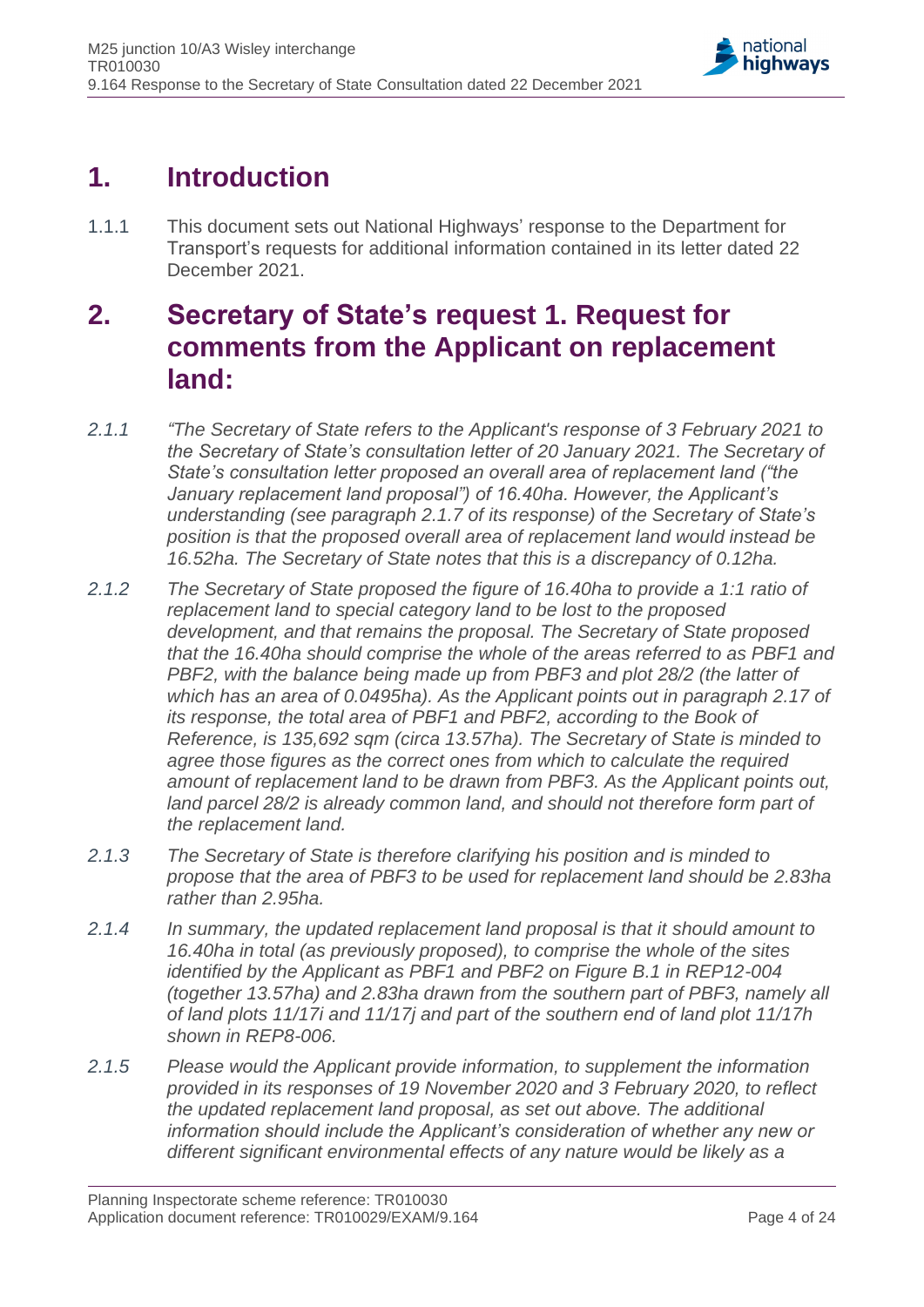

*consequence of the updated replacement land proposal described above, when compared with those identified in the environmental statement."*

### <span id="page-4-0"></span>**2.2 National Highways' response**

- 2.2.1 The Applicant's competent environmental experts have considered whether the Secretary of State's revised replacement land proposal set out in his letter of 22 December 2021 would give rise to any new or different significant environmental effects compared with those identified in the environmental statement.
- 2.2.2 As the Secretary of State notes in his letter, the Applicant has previously provided, in the form of document reference 9.155 'Other information in respect of environmental effects requested by the Secretary of State in relation to his Replacement Land proposals', information on any likely significant environmental effects of the Secretary of State's previous replacement land proposal. Document 9.155 concluded that the Secretary of State's previous replacement land proposal, which was consulted on by way of the letter of 20 January 2021, would not give rise to any new or different significant environmental effects of any nature in comparison to those reported in the environmental statement.
- 2.2.3 The Applicant confirms that, given the very small area of land in question (a difference of some 0.13ha in comparison to the Secretary of State's previous proposal), the Secretary of State's revised proposal as set out in his letter of 22 December 2021 would not give rise to any new or different significant environmental effects in comparison to those set out in document 9.155 or reported in the environmental statement.

# <span id="page-4-1"></span>**3. Secretary of State's request 2. Request for updated documents from the Applicant:**

- *3.1.1 "In his consultation letter of 15 February 2021, the Secretary of State requested updated documents from the Applicant to account for the January replacement land proposal.*
- *3.1.2 In light of the changes to the area of replacement land proposed above, please would the Applicant provide draft amended documents with any amendments necessary to account for the updated replacement land proposal. These documents should include replacement land plans, works plans and book of reference, and a track changed version of the proposed development consent order."*

### <span id="page-4-2"></span>**3.2 National Highways' response**

3.2.1 The Applicant confirms that it is not necessary on account of the Secretary of State's revised proposal for replacement land to update Schedule 10 (Special Category Land) of the draft development consent order (dDCO) provided in response to the Secretary of State's consultation letter dated 15 February 2021. This is on the basis that the Secretary of State's revised proposal affects only the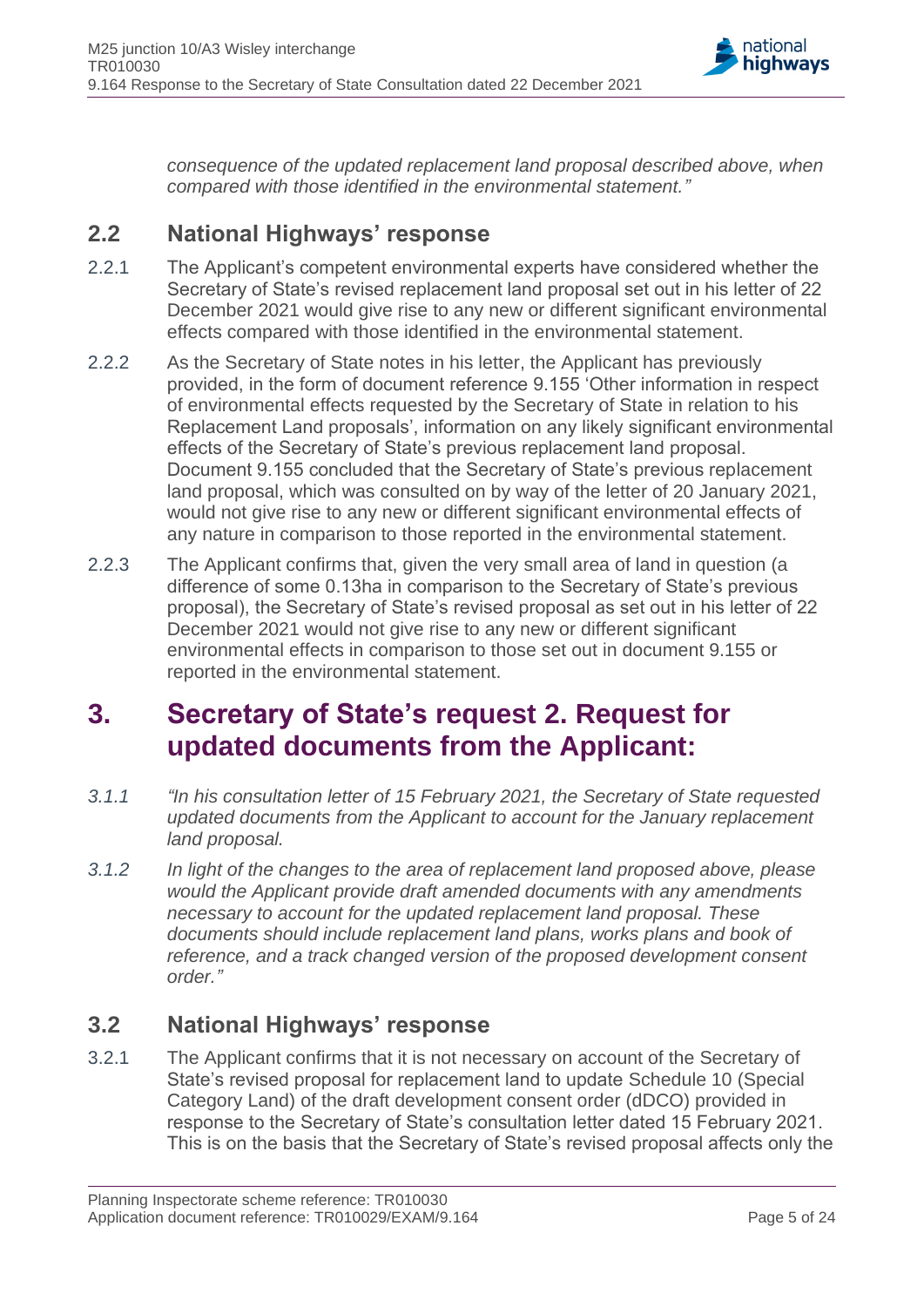

size of plot 11/17h, and does not affect the provisions of article 39 or Schedule 10 which deal with special category land and replacement land.

- 3.2.2 The Applicant would however like to draw the Secretary of State's attention to a further matter concerning his revised proposal for replacement land. The Applicant understands from the Secretary of State's letter of 20 January 2021 that the Secretary of State is minded to include approximately 2.63ha of land as replacement land to compensate for the acquisition of rights over special category land.
- 3.2.3 Part 2 of Schedule 10 to the dDCO identifies the special category (rights) land parcels which the Applicant considers ought to be replaced by replacement land in order to meet the exception set out in section 132(4) of the Planning Act 2008 to the application of special parliamentary procedure.
- 3.2.4 Part 3 of Schedule 10 identifies the special category (rights) land parcels which the Applicant considers will, when burdened by the rights authorised by the Order to be created over them, be no less advantageous than they were before and which therefore benefit from the exception to special parliamentary procedure set out in section 132(3) of the Planning Act 2008 such that no replacement land is required to be provided in respect of the acquisition of rights over the relevant land parcels.
- 3.2.5 If the Secretary of State is not minded to agree with the Applicant's categorisation of the special category land (rights) parcels in Part 2 and Part 3 of Schedule 10 to the dDCO respectively, these tables will need to be updated accordingly so that they are consistent with the Secretary of State's conclusions on replacement land and the statements to be given by the Secretary of State on the face of the dDCO as to compliance with the relevant provisions of section 132 of the Planning Act 2008.

#### Change of Applicant name

3.2.6 As the Secretary of State will be aware, in August 2021 Highways England became National Highways. As the latest version of the dDCO was provided prior to the change of name, it does not reflect the new name of National Highways. Accordingly, the definition of "undertaker" in article 2(1) of the dDCO has been adjusted in the version of the dDCO provided with this response to read as follows:

> "undertaker" means National Highways Limited, company number 09346363, whose registered office is at Bridge House, 1 Walnut Tree Close, Guildford, Surrey, GU1 4LZ;"

3.2.7 An equivalent change has been made to the references to Highways England in the Explanatory Note.

#### Updated documents

3.2.8 The following documents have been updated as requested by the Secretary of State and this is reflected in Schedule 11 (Documents to be certified) of the version of the dDCO provided with this response: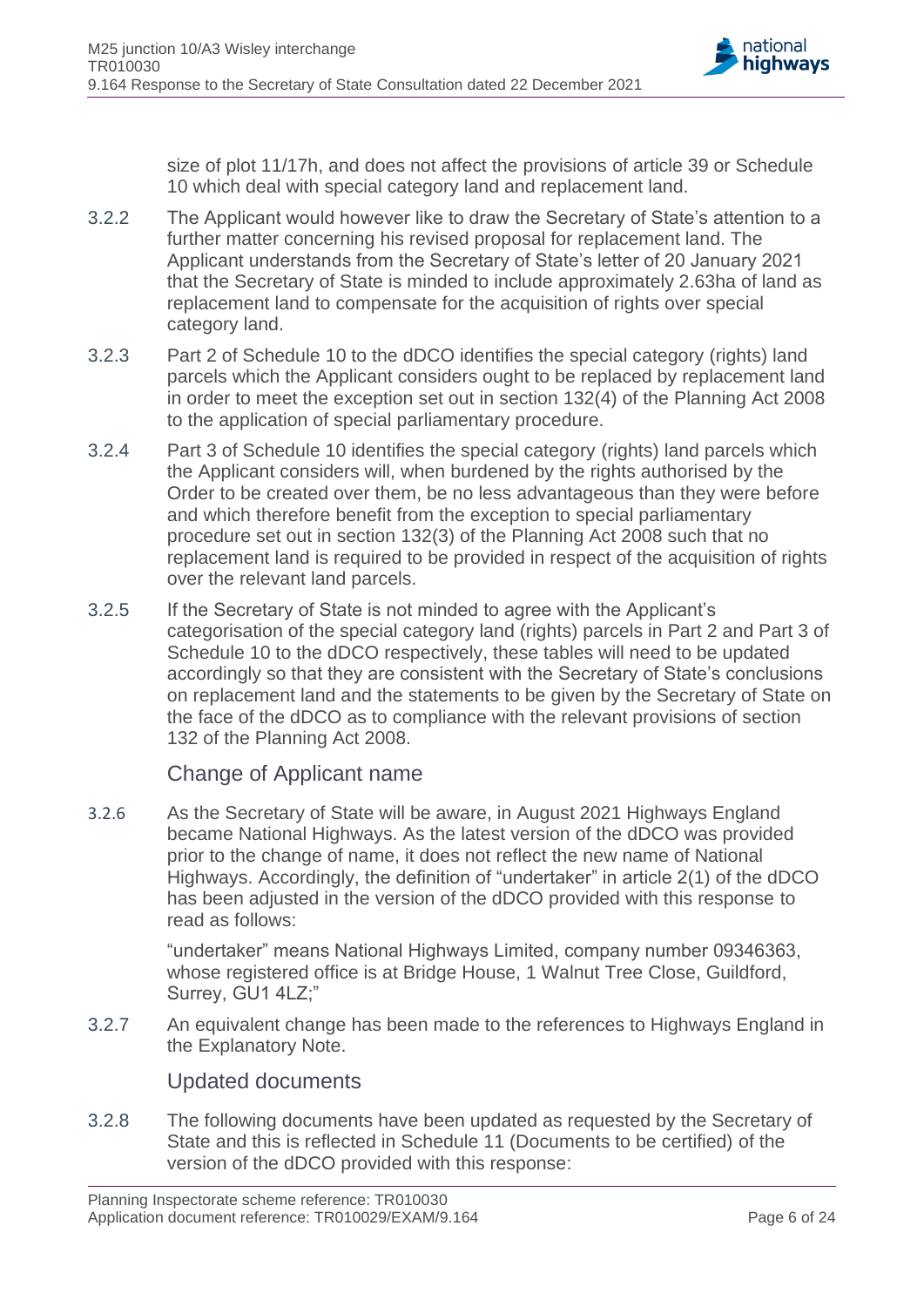

| <b>Document</b>                                                      | <b>Document</b><br><b>Reference</b> | <b>Revision</b> |
|----------------------------------------------------------------------|-------------------------------------|-----------------|
| Book of Reference – Regulation<br>5(2)(d)                            | TR010030/APP/4.3                    | 5               |
| Location Plan – Regulation $5(2)(o)$                                 | TR010030/APP/2.1                    | 3               |
| Land Plans – Regulation $5(2)(i)$                                    | TR010030/APP/2.2                    | 5               |
| Works Plans – Regulation $5(2)(i)$                                   | TR010030/APP/2.3                    | $\overline{4}$  |
| Streets, Rights of Way and Access<br>Plans – Regulation $5(2)(k)$    | TR010030/APP/2.4                    | 3               |
| Special Category Land Plans -<br>Regulation 5(2)(i)(iv)              | TR010030/APP/2.5                    | $\overline{4}$  |
| Speed Limits and Traffic Regulations<br>Plans – Regulation $5(2)(o)$ | TR010030/APP/2.7                    | 3               |
| Scheme Layout Plans - Regulation<br>$5(2)(o)$ Sheets 11 - 31 of 31   | TR010030/APP/2.8                    | 5               |
| Temporary Works Plans – Regulation<br>5(2)(o)                        | TR010030/APP/2.10                   | 3               |

## <span id="page-6-0"></span>**4. Secretary of State's request 3. Request for a response from the Applicant on Natural England's comments on ancient woodland:**

- *4.1.1 "The Secretary of State notes Natural England's comments in its response of 23 February 2021 to the Secretary of State's consultation letter of 15 February 2021 that the removal of replacement land in January replacement land proposal (when compared to the Applicant's original proposal) "makes it less clear how the scheme meets the published guidance on compensating for unavoidable loss of Ancient Woodland".*
- *4.1.2 Please would the Applicant provide a response to Natural England's comments on ancient woodland compensation, explaining whether it considers that the Proposed Development (as modified by the updated replacement land proposal described above) meets any published guidance on this matter which the Applicant considers may be relevant."*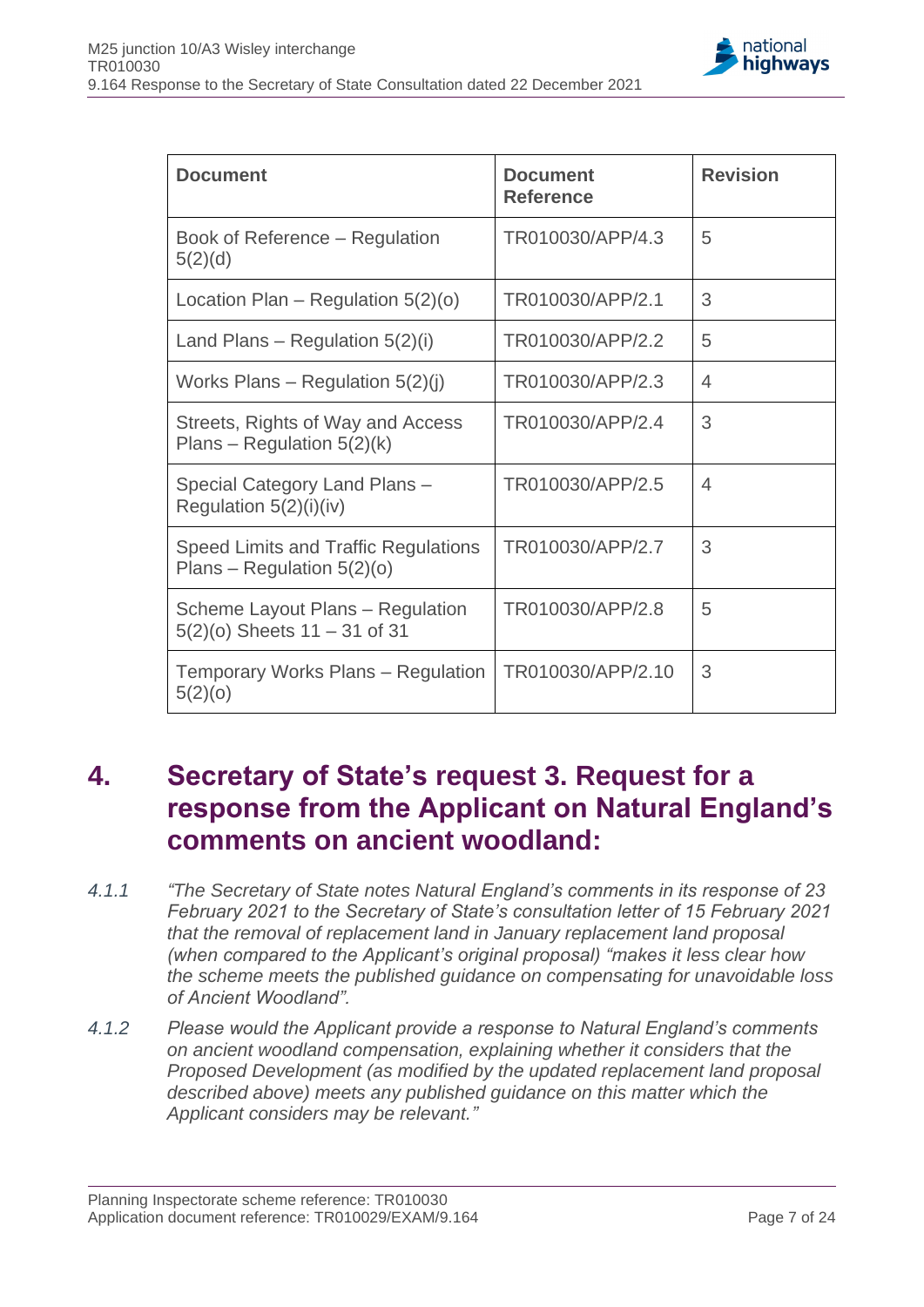

### <span id="page-7-0"></span>**4.2 National Highways' response**

- 4.2.1 As set out in Section 3 of the applicant's response to the Secretary of State's consultation of 20 January 2021 [9.155 Other information in respect of environmental effects requested by the Secretary of State in relation to his Replacement Land proposals] the full amount of replacement land (i.e., PBF1-3, CF1-4, HE1 and HE2) was included as embedded mitigation for the Scheme in the Environmental Statement [REP4-023], and therefore was included when identifying the residual impacts of the Scheme on ancient woodland.
- 4.2.2 Ancient woodland is an irreplaceable habitat and throughout the Scheme design process, efforts were made to minimise the loss of ancient woodland as far as practicable. Overall the Environmental Statement [REP4-023] has identified an overall loss of 0.4 ha of ancient woodland.
- 4.2.3 The impact of the Scheme on ancient woodland was considered to be a moderate permanent negative impact, and as set out on page 13 of the applicant's response to the Secretary of State's consultation of 20 January 2021 [9.155] this impact assessment does not change as a result of the proposed reduction in replacement land.
- 4.2.4 Although efforts were made to minimise the loss of ancient woodland, nevertheless a loss of 0.4ha of ancient woodland is unavoidable. A number of compensatory and enhancement measures were identified for the loss of woodland, including the loss of 0.4 ha of ancient woodland. As set out on page 13 of the applicant's response to the Secretary of State's consultation of 20 January 2021 [9.155], even with the proposed reduction in replacement land, the remaining compensatory and enhancement measures in place for the loss of woodland include 8.6 ha of woodland planting and improved woodland linkages, soil translocation from the lost ancient woodland to provide seed bank for ancient woodland ground flora to establish in newly created areas, and enhancement of ancient woodland at Elm Corner.
- 4.2.5 The guidance that Natural England is referring to in its response of 23 February 2021 is the Forestry Commission and Natural England guidance document 'Ancient woodland, ancient trees and veteran trees: protecting them from development' (https://www.gov.uk/guidance/ancient-woodland-and-veterantrees-protection-surveys-licences).
- 4.2.6 This guidance states that:

*Compensation measures should be appropriate for the site and for the scale and nature of the impacts on it. A compensation strategy could include the following package of measures:*

- *planting new native woodland or wood pasture;*
- *restoring or managing other ancient woodland, including plantations on ancient woodland sites, and wood pasture;*
- *connecting woodland and ancient and veteran trees separated by development with green bridges, tunnels or hedgerows;*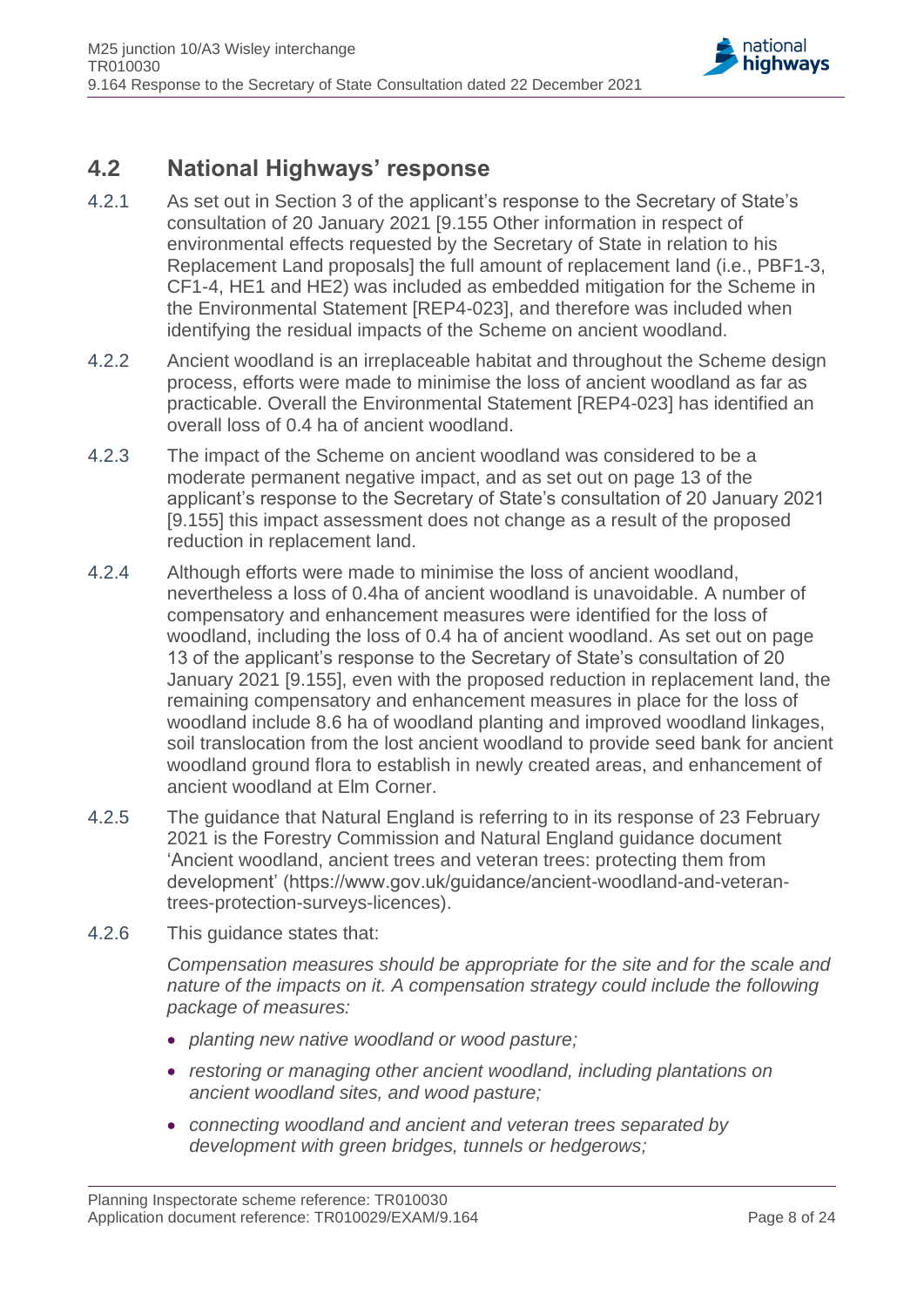

- *long-term management plans for new woodland and ancient woodland;*
- *managing ancient and veteran trees;*
- *planting individual trees that could become veteran and ancient trees in future; and,*
- *monitoring the ecology of the site over an agreed period.*
- 4.2.7 Taking the reductions in replacement land into account, the remaining compensatory and enhancement measures in place for the loss of woodland, including the ancient woodland are:
	- Planting 8.6 ha of woodland, which will include improving woodland links within existing woodland (Buxton Wood) at PBF2;
	- Soil translocation from the 0.4 ha of ancient woodland to be lost; and,
	- Enhancing 7.3 ha of Elm Corner Woods SNCI, which includes approximately 1.1 ha of ancient woodland.
- 4.2.8 The Landscape and Ecology Management and Monitoring Plan [REP4-032] includes management and monitoring plans for woodland creation (Section 7.3), soil translocation (Section 7.4) and ancient woodland enhancement (Section 7.5.2.6).
- 4.2.9 The specific examples of the suggested compensation measures listed in the guidance are included in the remaining compensatory and enhancement measures in place. The woodland creation area is unchanged, and only the area to be enhanced has been reduced.
- 4.2.10 The applicant agrees with Natural England that the inclusion of CF1-4 of replacement land would have been of further benefit for woodland enhancement measures. However, as set out above, the scale and nature of the impacts on ancient woodland are confined to the loss of 0.4 ha of ancient woodland. As set out in Section 3.4.6 of [REP7-016 ] (Report on Proposed Scheme Changes 7 to 9), the proposed Change 7 at Heyswood Campsite, would increase the loss of ancient woodland from 0.4 ha to 0.5 ha. This change was put forward as an alternative option at deadline 7 of the examination so the increased loss would only be relevant were the Secretary of State to decide to adopt this option in making the DCO.
- 4.2.11 Therefore, the applicant considers the remaining compensatory and enhancement measures in place for the loss of woodland to still be 'appropriate for the site and for the scale and nature of the impacts on it' with regards to the loss woodland, including of 0.4 ha (or 0.5 ha under Change 7) of ancient woodland, as set out in the guidance that Natural England refers to in its response of 23 February 2021.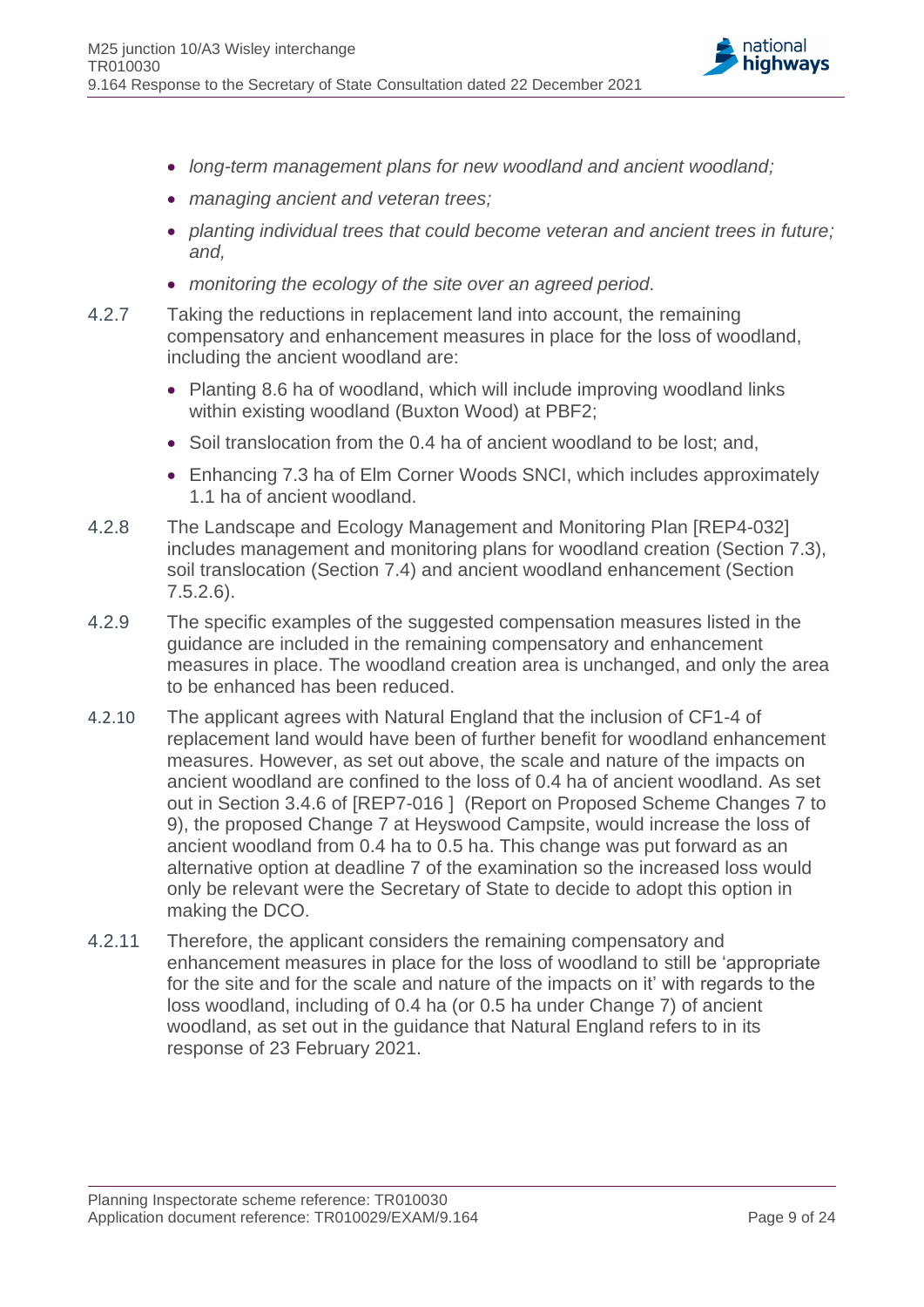

# <span id="page-9-0"></span>**5. Secretary of State's request 4. Request for additional information from the Applicant on the cumulative assessment of climate impacts:**

- *5.1.1 The Secretary of State invites the Applicant to update its response of 9 August 2021 to the Secretary of State's consultation letter of 26 July to provide (or, to the extent that it has already been provided, identify) its assessment of the cumulative effects of Greenhouse Gas emissions from the scheme with other existing and/or approved projects on a local, regional and national level on a consistent geographical scale (for example an assessment of the cumulative effects of the Road Investment Strategy ('RIS') 1 and RIS 2 at a national level).*
- *5.1.2 This should: take account of both construction and operational effects; identify the baseline used at each local, regional and national level; and identify any relevant local, regional or national targets and/or budgets where they exist (including the carbon budgets, the 2050 net zero target under the Climate Change Act 2008, and the UK's Nationally Determined Contribution under the Paris Agreement). It should be accompanied by reasoning to explain the methodology adopted, any likely significant effects identified, any difficulties encountered in compiling the information, and how the assessment complies with the Environmental Impact Assessment Regulations.*
- *5.1.3 The Secretary of State would also welcome confirmation that the response to all parts of this question has been prepared by a competent expert. Please can links be provided to any documents referenced and their relevance fully explained.*

### <span id="page-9-1"></span>**5.2 National Highways' response**

- 5.2.1 National Highways has responded to this request by breaking it down into various constituent parts as follows:
	- National Highways' assessment *(or updated assessment)* of the cumulative effects of greenhouse gas emissions from the M25 junction 10/A3 Wisley interchange (the Scheme) with other existing and/or approved projects;
	- For the assessment *(or updated assessment)* to be on a consistent geographical scale at a national, regional and local scale accounting for construction and operational contributions;
	- How the assessment *(or updated assessment)* which identifies the baseline used at each local, regional and national level compares against any identified relevant local, regional or national carbon targets and/or budgets (including the carbon budgets, the 2050 net zero target under the Climate Change Act 2008 and the UK's Nationally Determined Contribution under the Paris Agreement);
	- How an assessment was undertaken to evaluate the likely significant effects of the Scheme and any difficulties encountered in compiling the information;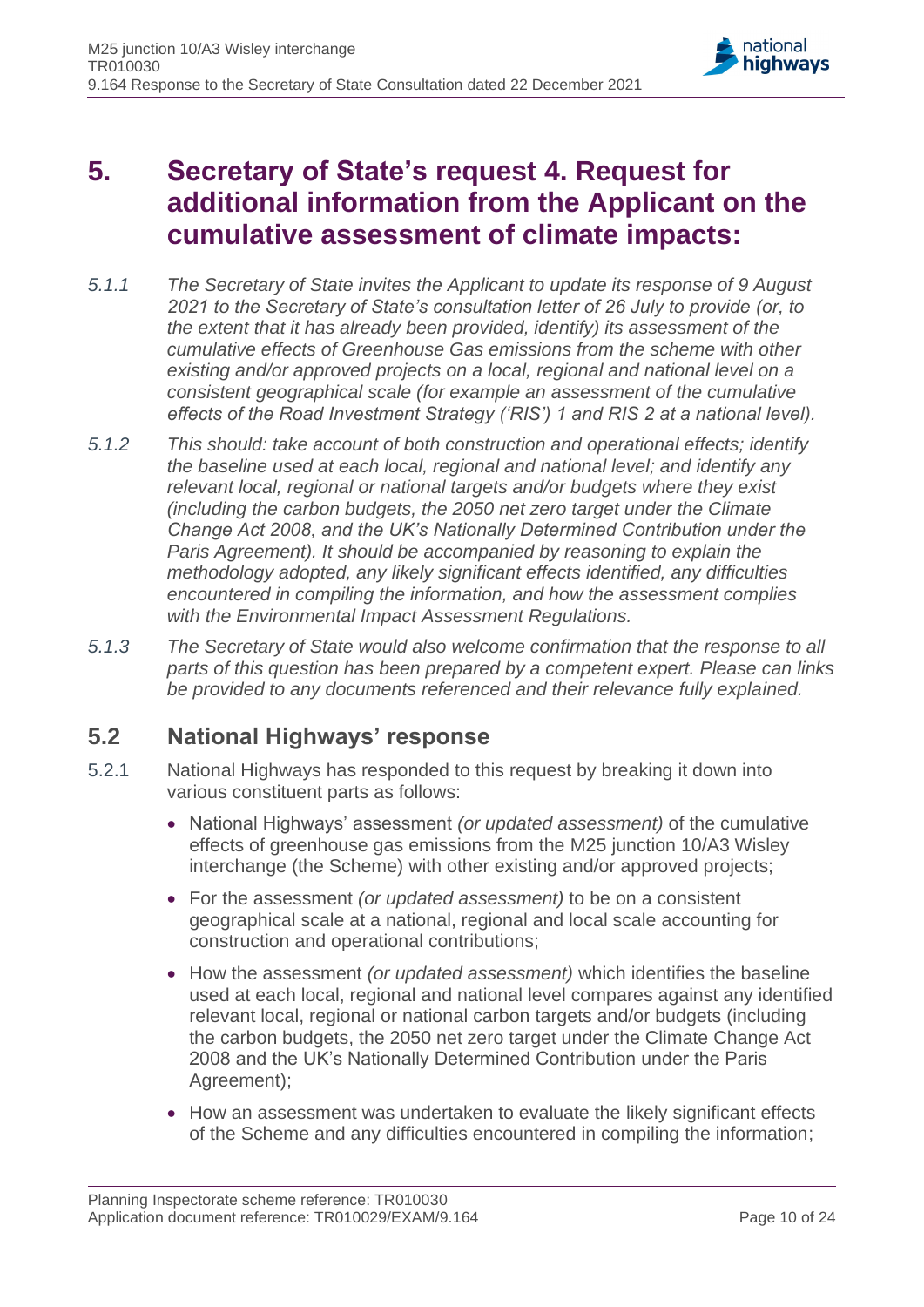

- How the assessment presented for the Scheme complies with the Environmental Impact Assessment Regulations;
- A confirmation that this response has been prepared by a competent expert.
- 5.2.2 To assist the Secretary of State, National Highways has set out its response for each of the matters raised in turn.

Assessment of cumulative effects of greenhouse gas emissions from the Scheme with other existing and/or approved projects

- 5.2.3 National Highways follows the advice set out in the Design Manual for Roads and Bridges (DMRB) for the design and evaluation of the impact of any of its road schemes. This ensures consistency in how any scheme is progressed and how the outcomes are evaluated.
- 5.2.4 The environmental assessment work was completed before updates to the DMRB were made (i.e. Cumulative effects covered in DMRB LA 104 and LA 114 for Climate). However, the methodology used for the climate assessment in Chapter 15 of the environmental statement (APP-060) is consistent with the EIA Regulations and substantially follows that set out in LA 114 and so National Highways does not consider that the results of the assessment would be materially different if it were undertaken using the LA 114 methodology. The LA 114 methodology is based on the legal requirements outlined in the Climate Change Act 2008 and uses the principles of PAS 2080:2016 – 'Carbon Management in Infrastructure' and therefore, the assessment is in line with LA 114.
- 5.2.5 In respect of the cumulative assessment for the Scheme, guidance provided in DMRB Volume 11, Section 2, Part 5: Assessment and Management of Environmental Effects' and the Planning Inspectorate 'Advice Note Seventeen: Cumulative Effects Assessment' (August 2019) was followed as these documents were considered to represent best practice for cumulative effects assessments at the time the scheme assessment was undertaken. The assessment is set out in Chapter 16 (APP-061) of the environmental statement.
- 5.2.6 For the climate assessment, construction related CO<sub>2</sub>e emissions were quantified following PAS 2080:2016 – 'Carbon Management in Infrastructure' principles using Highways England Carbon Tool (APP-130). DMRB, Volume 11, Section 3, Part 1 Air Quality: HA 207/07 was used to quantify the CO<sub>2</sub>e operational emissions. This approach is set out in Chapter 15 (APP-060) of the environmental statement.
- 5.2.7 Updated DMRB guidance, LA 104, Environmental assessment and monitoring<sup>1</sup>, which was also followed in Chapter 15 (APP-061) provides the following overarching advice on the assessment and evaluation of cumulative impacts on pages 17-18:

Planning Inspectorate scheme reference: TR010030 Application document reference: TR010029/EXAM/9.164 Page 11 of 24

<sup>1</sup> https://www.standardsforhighways.co.uk/prod/attachments/0f6e0b6a-d08e-4673-8691-cab564d4a60a?inline=true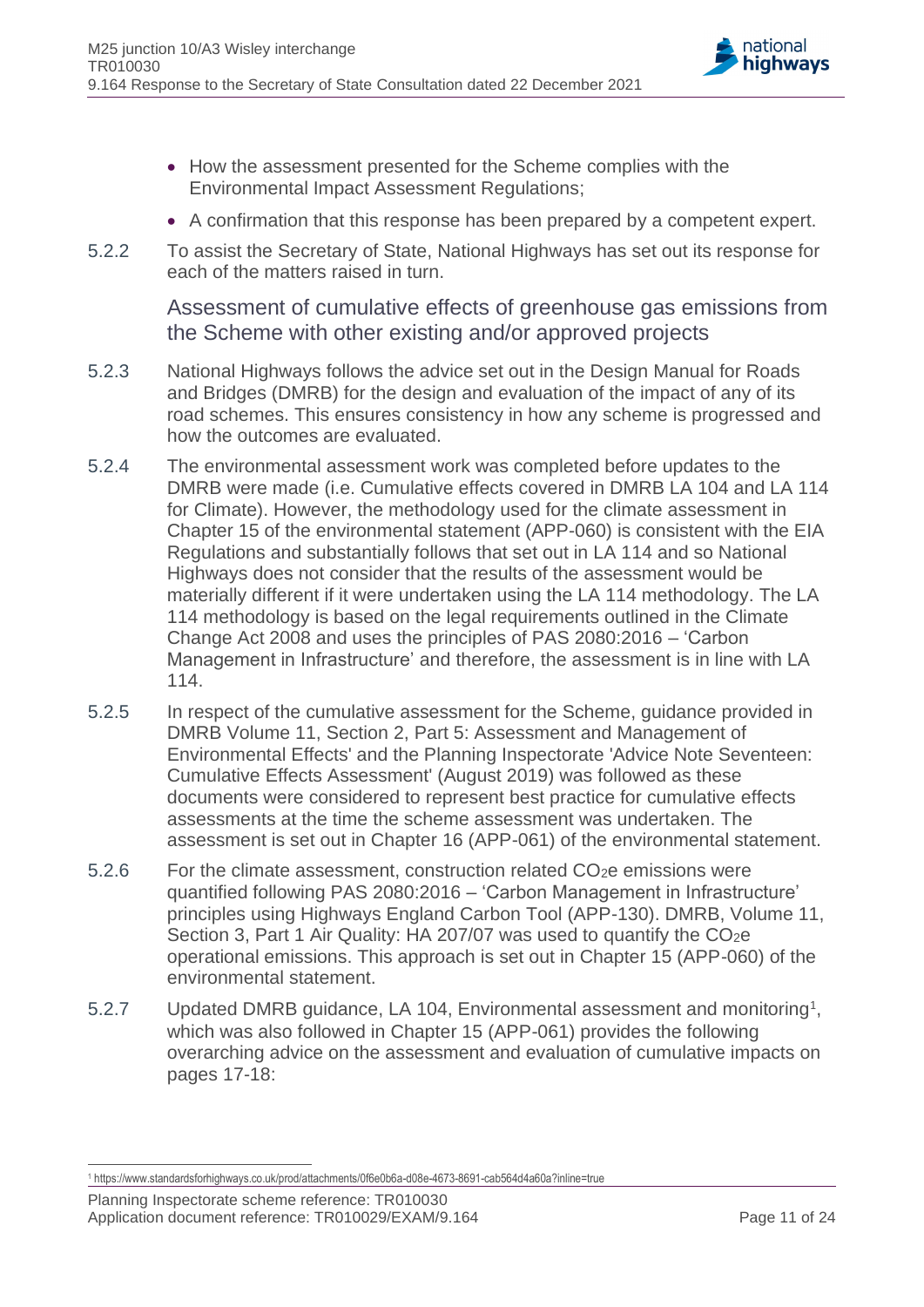

*"Paragraph 3.21 Environmental assessments shall assess cumulative effects which include those from:*

- *1) a single project (e.g. numerous different effects impacting a single receptor); and*
- *2) different projects (together with the project being assessed).*

*Paragraph 3.21.2 The assessment of cumulative effects should report on:*

- *1) roads projects which have been confirmed for delivery over a similar timeframe;*
- *2) other development projects with valid planning permissions or consent orders, and for which EIA is a requirement; and*
- *3) proposals in adopted development plans with a clear identified programme for delivery.*

*Paragraph 3.22 The assessment of cumulative effects shall:*

- *1) establish the zone of influence of the project together with other projects;*
- *2) establish a list of projects which have the potential to result in cumulative impacts; and*
- *3) obtain further information and detail on the list of identified projects to support further assessment."*
- 5.2.8 The assessment of carbon dioxide (CO2) undertaken to support schemes has assessed the construction and operational effects:
	- Construction the materials and energy required to construct the Scheme;
	- Operational emissions produced by vehicles using the completed Scheme and associated journeys from the wider road network that incorporate or have a change in their journey following opening of the Scheme; emissions produced by maintenance activities over its design life (i.e. 60 years).
- 5.2.9 The traffic modelling for the Scheme has been undertaken in line with Transport Appraisal Guidance published<sup>2</sup> by the Department for Transport (DfT). The Transport Assessment Report (APP-136) for the Scheme have been submitted to the DCO examination<sup>3</sup>. The traffic model used for the Scheme has been developed in line with DfT requirements and is **inherently cumulative**. This is

<sup>2</sup> https://www.gov.uk/guidance/transport-analysis-guidance-tag

<sup>3</sup> [https://infrastructure.planninginspectorate.gov.uk/wp-content/ipc/uploads/projects/TR010030/TR010030-000232-TR010030\\_7.4\\_traffic\\_assessment.pdf](https://infrastructure.planninginspectorate.gov.uk/wp-content/ipc/uploads/projects/TR010030/TR010030-000232-TR010030_7.4_traffic_assessment.pdf)

Planning Inspectorate scheme reference: TR010030 Application document reference: TR010029/EXAM/9.164 Page 12 of 24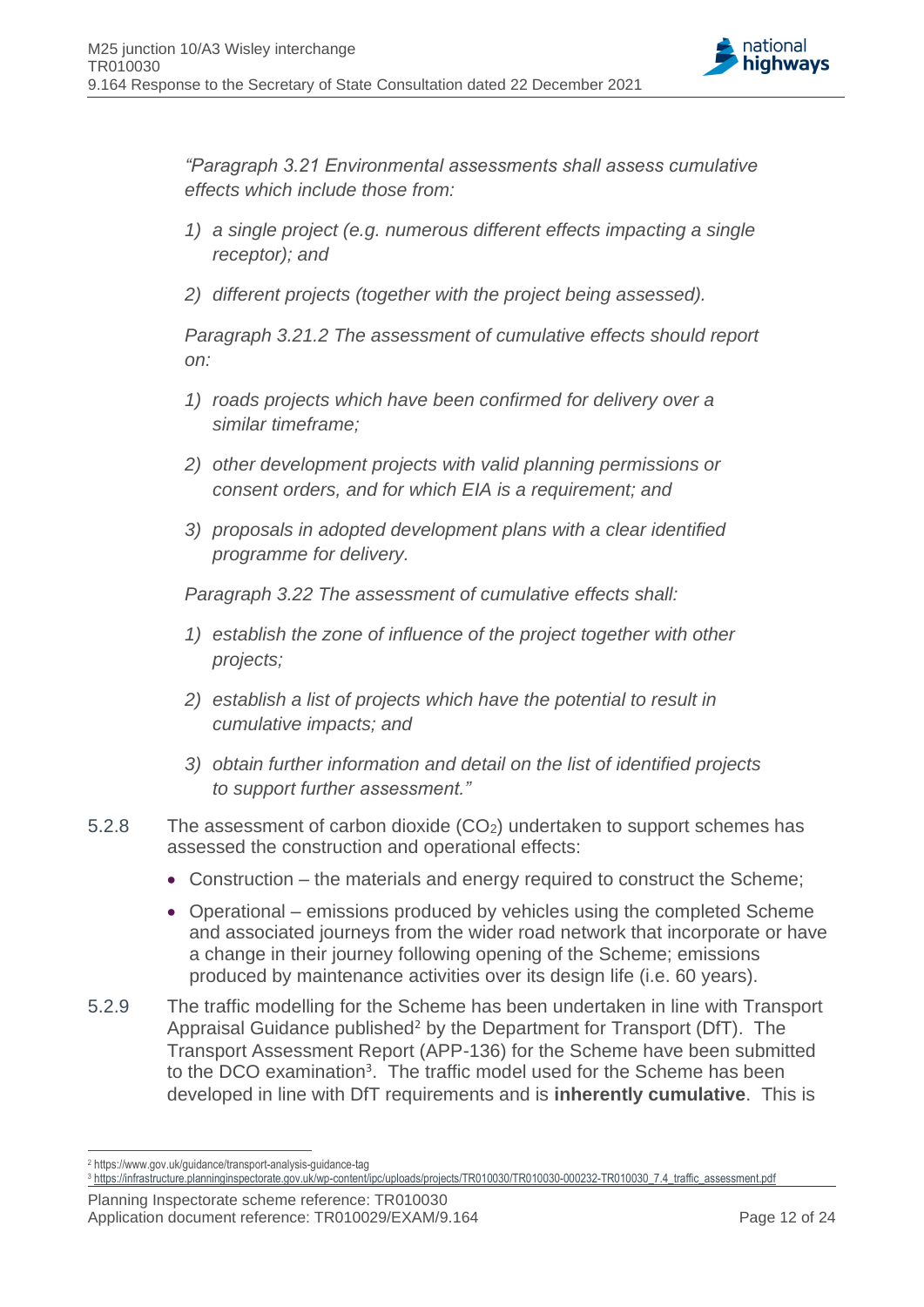

because, in brief, traffic models used to support scheme assessment contain data about the following:

- 1. The proposed scheme and adjoining Strategic Road Network and local road network;
- 2. Other schemes promoted by National Highways in the near vicinity of the proposed scheme with high certainty that they are to be progressed i.e. progressed beyond preferred route announcement stage;
- 3. Foreseeable developments promoted by third parties that are likely (based on discussions with the relevant local planning authorities) to be developed in a similar timeline to the proposed National Highways' scheme. Knowing where the proposed third party development is to be sited, the extents and types of development, and the timescales of when it is to be completed are requirements to ensure that the third party developments can be reasonably described in the traffic model; and
- 4. National government regional growth rates which include a representation of likely growth rates excluding known planning developments already included in the traffic model. This is represented by DfT's NTEM/TEMPRO<sup>4</sup> growth factors for car usage, and growth in freight is derived from DfT's National Transport Model<sup>5</sup>.
- 5.2.10 In terms of operational carbon, when National Highways evaluates the changes in CO2e emissions of their proposed schemes they do so by comparing changes in the road traffic on the Strategic Road Network and local road network between the 'without scheme scenario' and the 'with scheme scenario'. This takes into account the assessment of the proposed scheme and all other developments likely to have an influence on the proposed road scheme and on the area the proposed road scheme is likely to influence.
- 5.2.11 In essence, as both with and without scheme scenarios already include all likely developments and traffic growth factors, the assessment is inherently cumulative as regards operational carbon emissions. This is a state of affairs recognised in general terms in paragraph 3.4.4 of the Planning Inspectorate's Advice Note 17 ("Cumulative effects assessment relevant to nationally significant infrastructure projects"), the first two sentences of which state that:

*"Certain assessments, such as transport and associated operational assessments of vehicular emissions (including air and noise) may inherently be cumulative assessments. This is because they may incorporate modelled traffic data growth for future traffic flows. Where these assessments are comprehensive and include a worst case within the defined assessment parameters, no additional cumulative assessment of these aspects is required (separate consideration may be required of the accumulation or inter-relationship of these effects on* 

<sup>4</sup> https://www.gov.uk/government/publications/tempro-downloads

<sup>5</sup> https://www.gov.uk/government/publications/national-transport-model-ntmv2r-overview-of-model-structure-and-update

Planning Inspectorate scheme reference: TR010030 Application document reference: TR010029/EXAM/9.164 Page 13 of 24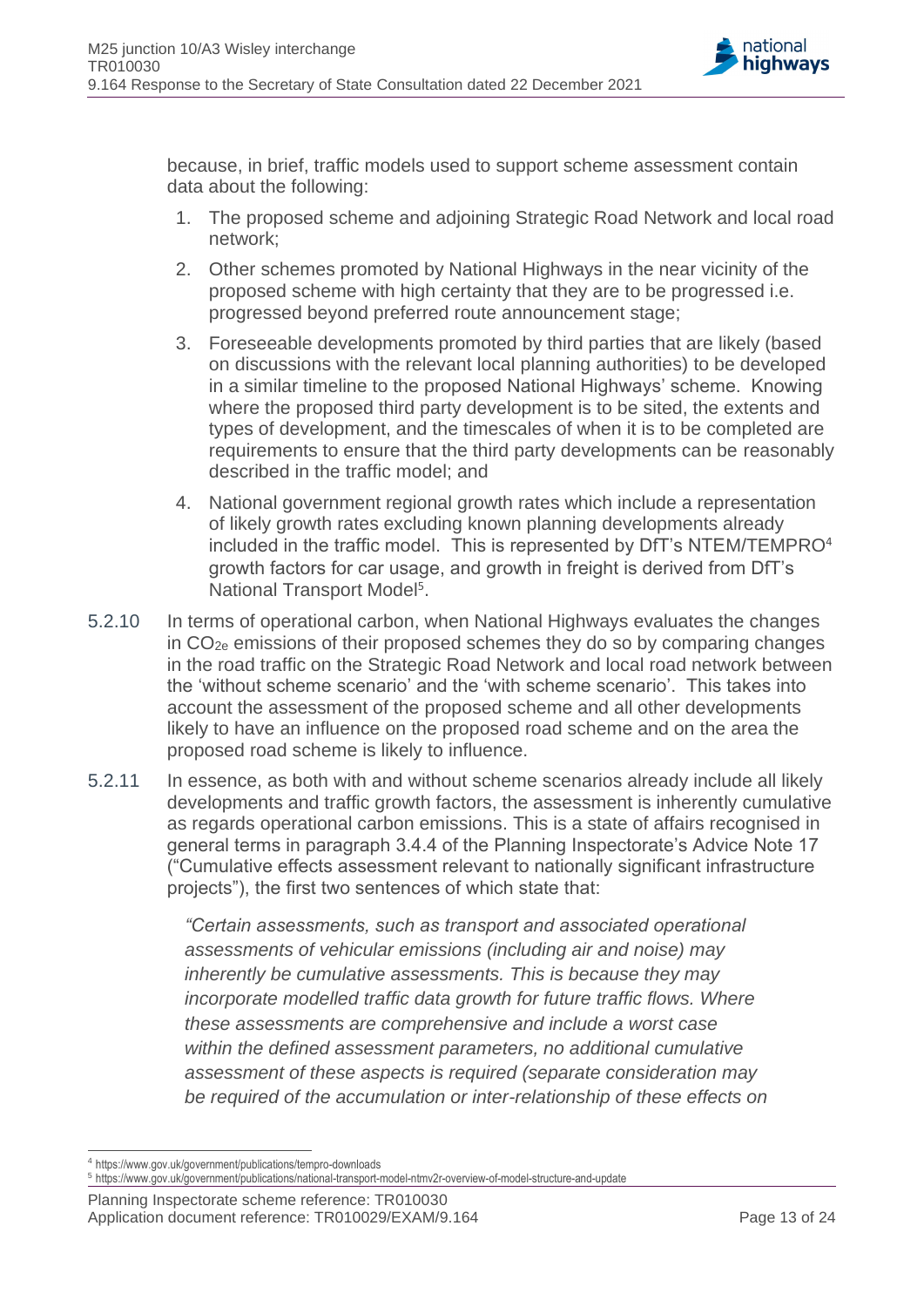

*an individual set of receptors e.g. as part of a socio economic assessment)."*

The appropriate geographical scale of assessment of greenhouse gas emissions

5.2.12 In line with the requirements set out in Climate Change Act 2008<sup>6</sup> (CCA 2008), Part 1, Section 4 (see below) parliament has set carbon budgets<sup>7</sup> at the national scale.

#### "Carbon budgets

*1) It is the duty of the Secretary of State—*

*(a) to set for each succeeding period of five years beginning with the period 2008-2012 ("budgetary periods") an amount for the net UK carbon account (the "carbon budget"), and*

*(b) to ensure that the net UK carbon account for a budgetary period does not exceed the carbon budget" [our emphasis].*

- 5.2.13 Carbon budgets cover the following 11 sectors:
	- 1. Surface Transport
	- 2. Buildings
	- 3. Manufacture and Construction
	- 4. Electricity Generation
	- 5. Fuel Supply
	- 6. Agriculture and land use, land use change and forestry
	- 7. Aviation
	- 8. Shipping
	- 9. Waste
	- 10. Fluorinated gases (F-gases)
	- 11. Greenhouse gas removals
- 5.2.14 The national carbon budgets are themselves cumulative i.e. the sum of carbon emissions from a range of sectors between now and the end of the 6<sup>th</sup> carbon budget (2037).
- 5.2.15 The CCA 2008 does not impose a legal duty to set carbon budgets at a smaller scale than national i.e. regional or local. Specifically:

<sup>6</sup> https://www.legislation.gov.uk/ukpga/2008/27/pdfs/ukpga\_20080027\_en.pdf

<sup>7</sup> https://www.gov.uk/guidance/carbon-budgets

Planning Inspectorate scheme reference: TR010030 Application document reference: TR010029/EXAM/9.164 Page 14 of 24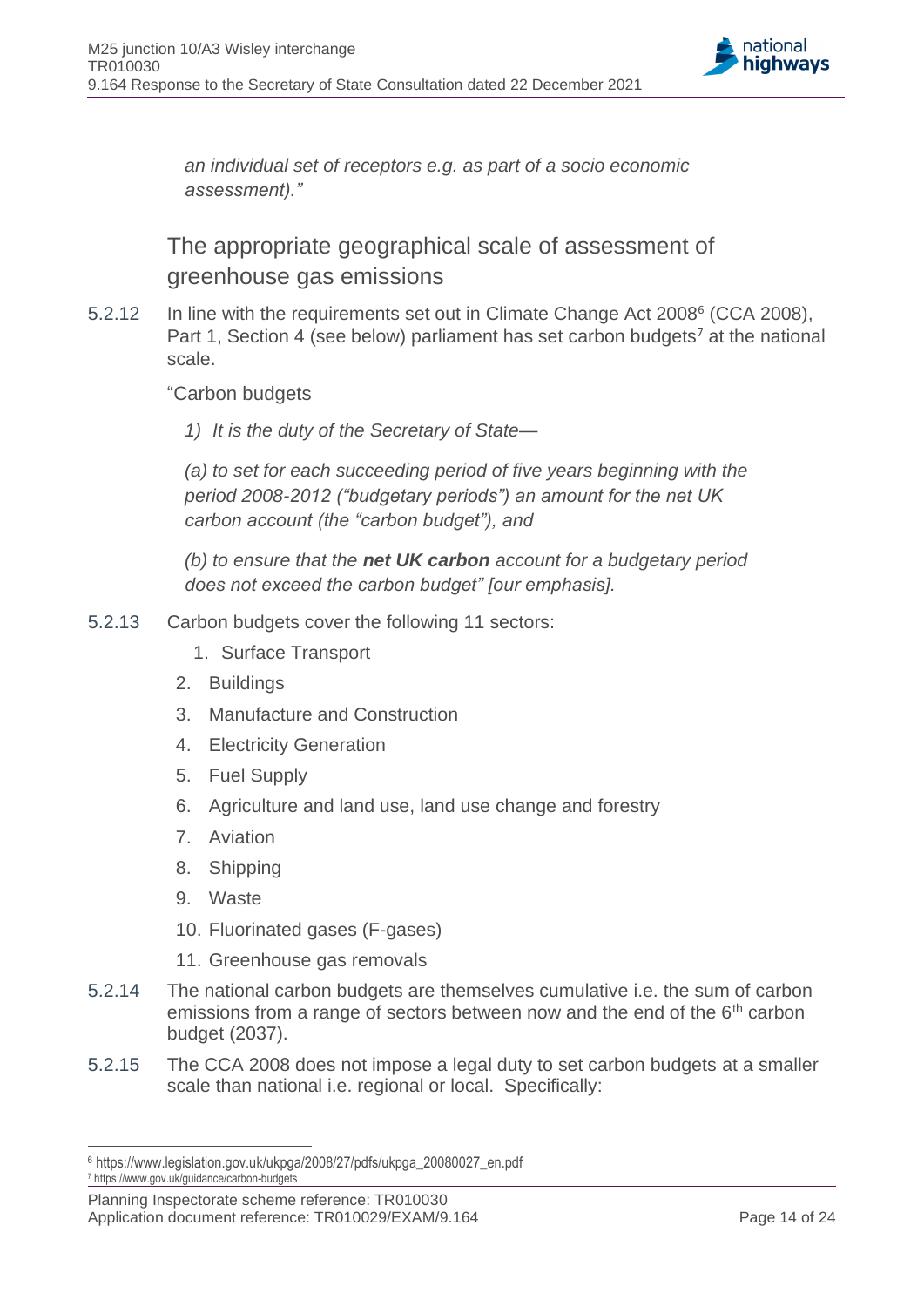

- a. In setting carbon budgets Parliament has not imposed any legal duty upon local authorities to attain any particular targets whether carbon budgets or for net zero 2050. i.e. there are no legal duties which require particular geographical areas within the UK to achieve particular reductions in carbon emissions by particular dates.
- b. Neither Parliament nor Government has identified any sectoral targets for carbon reductions related to transport, or any other sector. There is no requirement in the CCA 2008, or in government policy, for carbon emissions for all road transport to become net zero. This was explained in the *R(Transport Action Network) v Secretary of State for Transport* [2021] EWHC 2095 (Admin) ("the TAN case") in which Holgate J held that:

*"…there is no sectoral target for transport, or any other sector, and that emissions in one sector, or in part of one sector, may be balanced against better performance in others. A net increase in emissions from a particular policy or project is managed within the government's overall strategy for meeting carbon budgets and the net zero target as part of "an economy-wide transition."*

- c. A net increase in emissions from a particular policy or project is thus managed within the government's overall strategy for meeting carbon budgets and the net zero target as part of an economy-wide transition.
- 5.2.16 Therefore, there is no legal requirement to assess the impact of an individual against the total carbon emissions from RIS 1 and RIS 2.
- 5.2.17 To conduct an impact assessment at a local or regional scale some form of baseline would need to be identified, and that baseline would need to comprise:
	- a. A forecast of carbon emissions from all cumulative sources relevant to the geographic / sectoral scale being adopted;
	- b. A forecast which addresses the time frame relevant to the proposed road scheme;
	- c. A forecast which reflects existing government policy to attain the 6th carbon budget and net zero 2050; and
	- d. A forecast which does not include carbon emissions from the proposed road scheme (to avoid double counting).
- 5.2.18 The Government has not made public any forecasts of carbon emissions from all relevant cumulative sources at a scale less than the national level, over a time frame relevant to the assessment of a particular proposed road scheme, which reflects existing government policy to attain the 6th carbon budget and net zero 2050 and which does not include carbon emissions from the proposed road scheme.
- 5.2.19 National Highways is unable itself to produce a baseline at a local or regional scale. Such a baseline would have to be consistent with the Government's understanding of the likely implications of its policies over time in a particular geographic area. In relation to carbon reductions, those policies are myriad and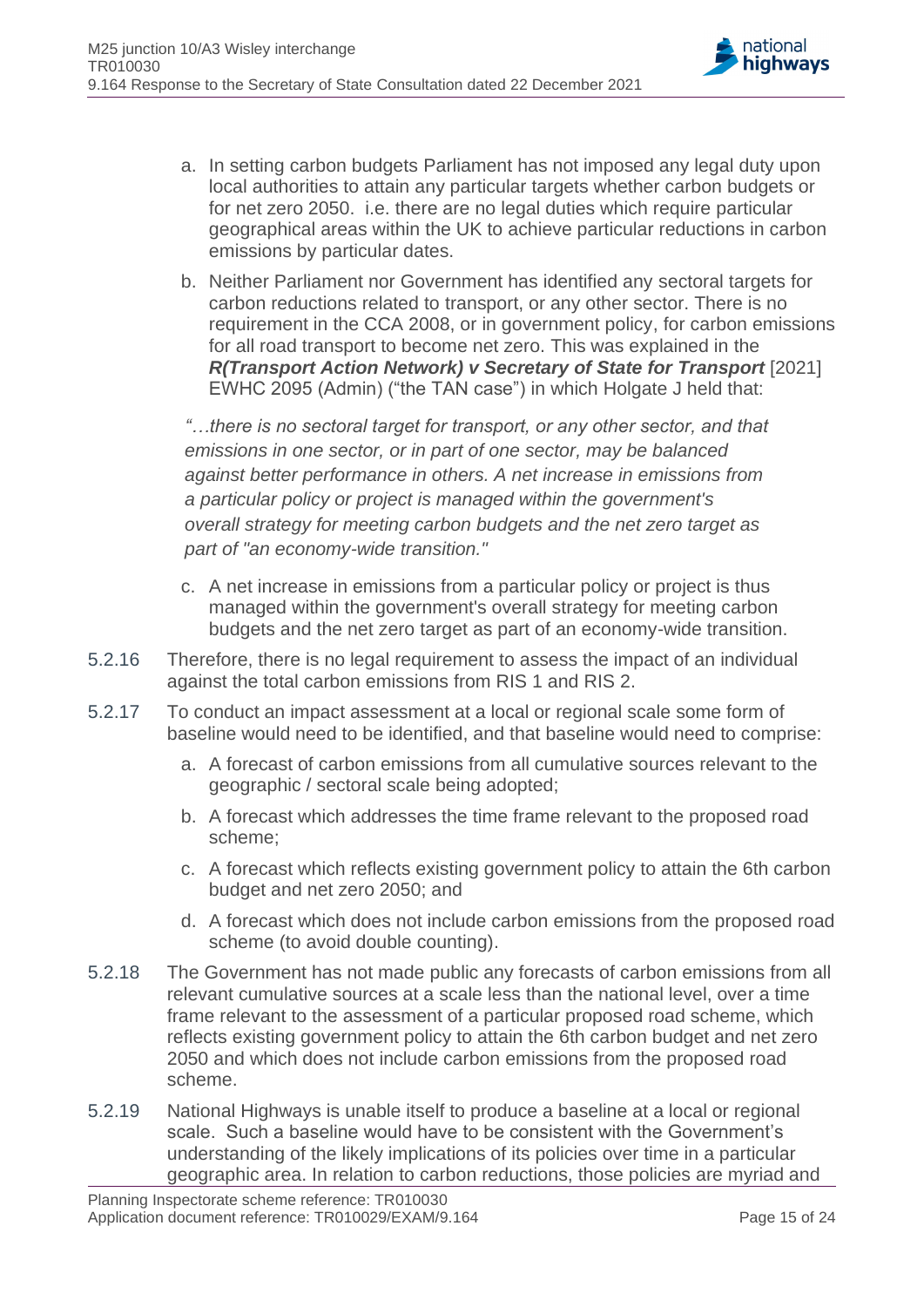

extend to matters beyond the planning system and into issues relating to the use of fiscal incentives / disincentives to manage carbon emissions across the country as a whole.

- 5.2.20 Relevant to this request for information is that an environmental statement is required to include such information as is reasonably required to assess the environmental effects of the development and which the applicant can reasonably be required to compile having regard to current knowledge (see *[R.](https://uk.practicallaw.thomsonreuters.com/Link/Document/FullText?findType=Y&serNum=2034718241&pubNum=6821&originatingDoc=ID3C900D0038511E9A3FD959F5674FEF3&refType=UC&originationContext=document&transitionType=CommentaryUKLink&ppcid=f1b6a2c360f244afa32adfc4029d3b5a&contextData=(sc.Search)&comp=books)  [\(Khan\) v London Borough of Sutton](https://uk.practicallaw.thomsonreuters.com/Link/Document/FullText?findType=Y&serNum=2034718241&pubNum=6821&originatingDoc=ID3C900D0038511E9A3FD959F5674FEF3&refType=UC&originationContext=document&transitionType=CommentaryUKLink&ppcid=f1b6a2c360f244afa32adfc4029d3b5a&contextData=(sc.Search)&comp=books)* [2014] EWHC 3663 (Admin) and *[Preston](https://uk.practicallaw.thomsonreuters.com/Link/Document/FullText?findType=Y&serNum=2043603709&pubNum=6448&originatingDoc=ID3C900D0038511E9A3FD959F5674FEF3&refType=UC&originationContext=document&transitionType=CommentaryUKLink&ppcid=f1b6a2c360f244afa32adfc4029d3b5a&contextData=(sc.Search))  [New Road Action Group v Secretary of State for Communities and Local](https://uk.practicallaw.thomsonreuters.com/Link/Document/FullText?findType=Y&serNum=2043603709&pubNum=6448&originatingDoc=ID3C900D0038511E9A3FD959F5674FEF3&refType=UC&originationContext=document&transitionType=CommentaryUKLink&ppcid=f1b6a2c360f244afa32adfc4029d3b5a&contextData=(sc.Search))  Government* [\[2018\] Env. L.R. 18\)](https://uk.practicallaw.thomsonreuters.com/Link/Document/FullText?findType=Y&serNum=2043603709&pubNum=6448&originatingDoc=ID3C900D0038511E9A3FD959F5674FEF3&refType=UC&originationContext=document&transitionType=CommentaryUKLink&ppcid=f1b6a2c360f244afa32adfc4029d3b5a&contextData=(sc.Search)).
- 5.2.21 There is no reasonable basis upon which National Highways can assess the carbon emissions impact of the Scheme at a local or regional level and it is not required to do by law or the NPS NN.
- 5.2.22 Accordingly, National Highways is not in a position to provide an assessment of the cumulative effects of the greenhouse gas emissions for the scheme for anything other than at the national level carbon budgets.

How the assessment complies with various carbon budgets and wider carbon policies

- 5.2.23 Overall compliance with, or attainment of, 'carbon budgets', 'the 2050 zero target' under the Climate Change Act 2008, and the 'UK's Nationally Determined Contribution' under the Paris Agreement are the responsibility of Government to manage as they are matters of national policy and not policies set at an individual scheme level.
- 5.2.24 The National Policy Statement for National Networks (NPS NN)<sup>8</sup> sets the national policy framework against which decision makers can evaluate the outcomes of proposed road infrastructure project. The NPS NN sets policy advice across a range of topics such as air quality, noise, biodiversity and carbon (see paragraphs 5.16 to 5.29 pages 49 and 50).
- 5.2.25 The specific advice on the evaluation of carbon impacts from a proposed scheme and decision making considerations is set out in paragraphs 5.17 and 5.18 respectively.

#### "Applicant's assessment

*5.17 Carbon impacts will be considered as part of the appraisal of scheme options (in the business case), prior to the submission of an application for DCO. Where the development is subject to EIA, any Environmental Statement will need to describe an assessment of any likely significant climate factors in accordance with the requirements in the EIA Directive. It is very unlikely that the impact of a road project will, in isolation, affect the ability of Government to meet its carbon reduction plan targets. However, for road projects applicants* 

Planning Inspectorate scheme reference: TR010030 Application document reference: TR010029/EXAM/9.164 Page 16 of 24

<sup>8</sup> https://assets.publishing.service.gov.uk/government/uploads/system/uploads/attachment\_data/file/387223/npsnn-web.pdf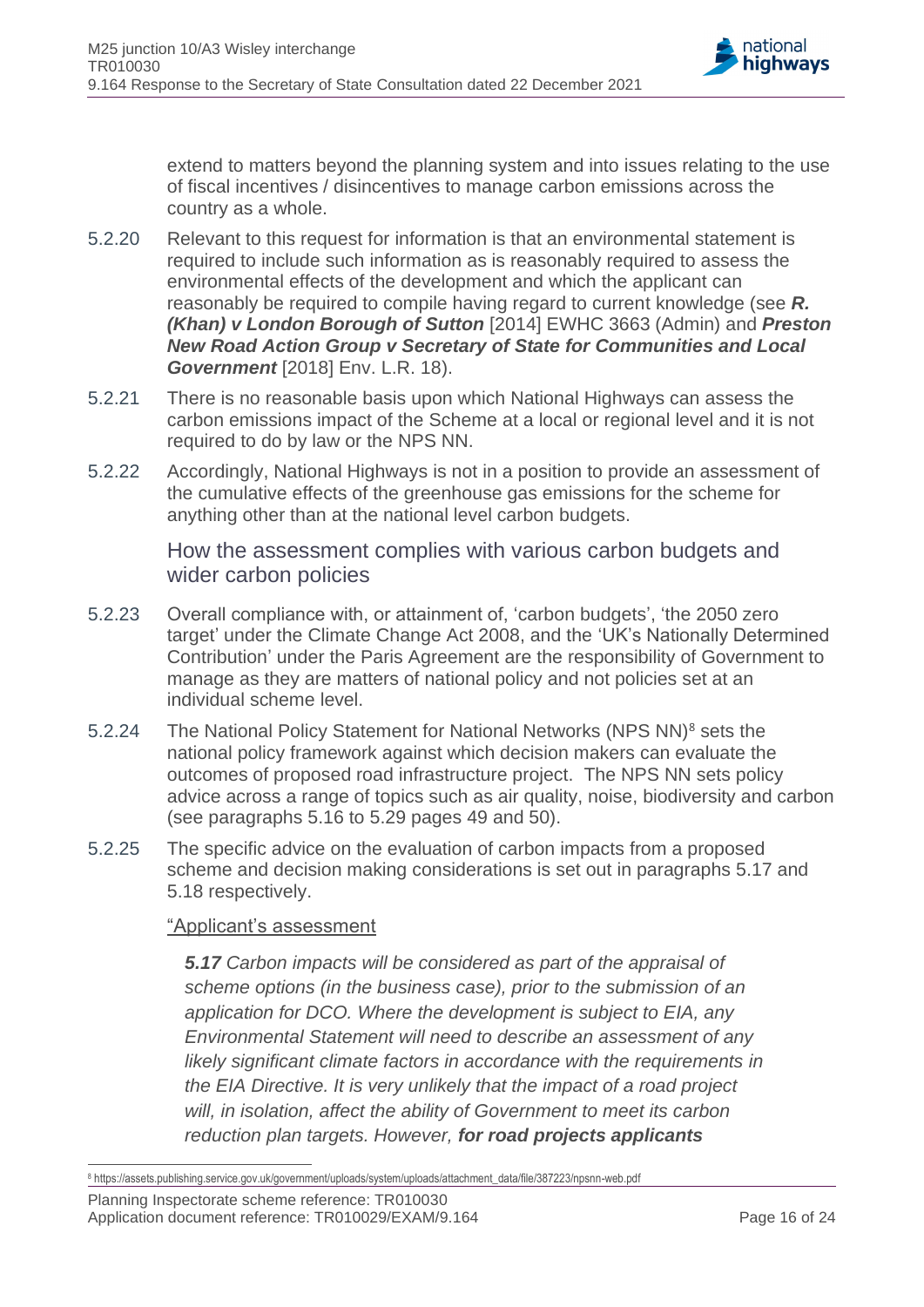

*should provide evidence of the carbon impact of the project and an assessment against the Government's carbon budgets. [our emphasis].*

#### "Decision making

*5.18 The Government has an overarching national carbon reduction strategy (as set out in the Carbon Plan 2011) which is a credible plan for meeting carbon budgets. It includes a range of non-planning policies which will, subject to the occurrence of the very unlikely event described above, ensure that any carbon increases from road development do not compromise its overall carbon reduction commitments. The Government is legally required to meet this plan. Therefore, any increase in carbon emissions is not a reason to refuse development consent, unless the increase in carbon emissions resulting from the proposed scheme are so significant that it would have a material impact on the ability of Government to meet its carbon reduction targets." [our emphasis].*

5.2.26 NPS NN requires assessment against the Government's climate reduction targets i.e. the carbon budgets which are set at a national geographical scale. It does not require assessment against any local or regional targets. This is because the Government has not identified or adopted any carbon reduction targets at a scale smaller than the UK as a whole i.e. national carbon budgets.

> How an assessment was undertaken to evaluate the impacts of the Scheme including consideration of likely significance effects

- 5.2.27 National Highways' approach to assessing and evaluating the  $CO<sub>2</sub>e$  impacts associated with the Scheme is set out in Section 15.1.5 of Chapter 15 of the ES (APP-060) which notes that construction related  $CO<sub>2</sub>e$  emissions were quantified following PAS 2080:2016 – 'Carbon Management in Infrastructure' principles using Highways England Carbon Tool (APP-130). DMRB, Volume 11, Section 3, Part 1 Air Quality: HA 207/07 was used to quantify the CO<sub>2</sub>e operational emissions.
- 5.2.28 The environmental assessment work was completed before updates to DMRB LA 114 Climate were made. However, the methodology used for the climate assessment in Chapter 15 of the ES (APP-060) substantially follows that set out in LA 114 and so National Highways does not consider that the results of the assessment would be materially different if it were undertaken using the LA 114 methodology. The LA 114 methodology is based on the legal requirements outlined in the Climate Change Act 2008 and uses the principles of PAS 2080:2016 – 'Carbon Management in Infrastructure' and therefore, the assessment is in line with  $\overline{A}$  114
- 5.2.29 Section 3 (Methodology) of DMRB LA 114, paragraphs 3.18 to 3.20 defines the reporting requirements for comparison against the relevant carbon budgets *(in*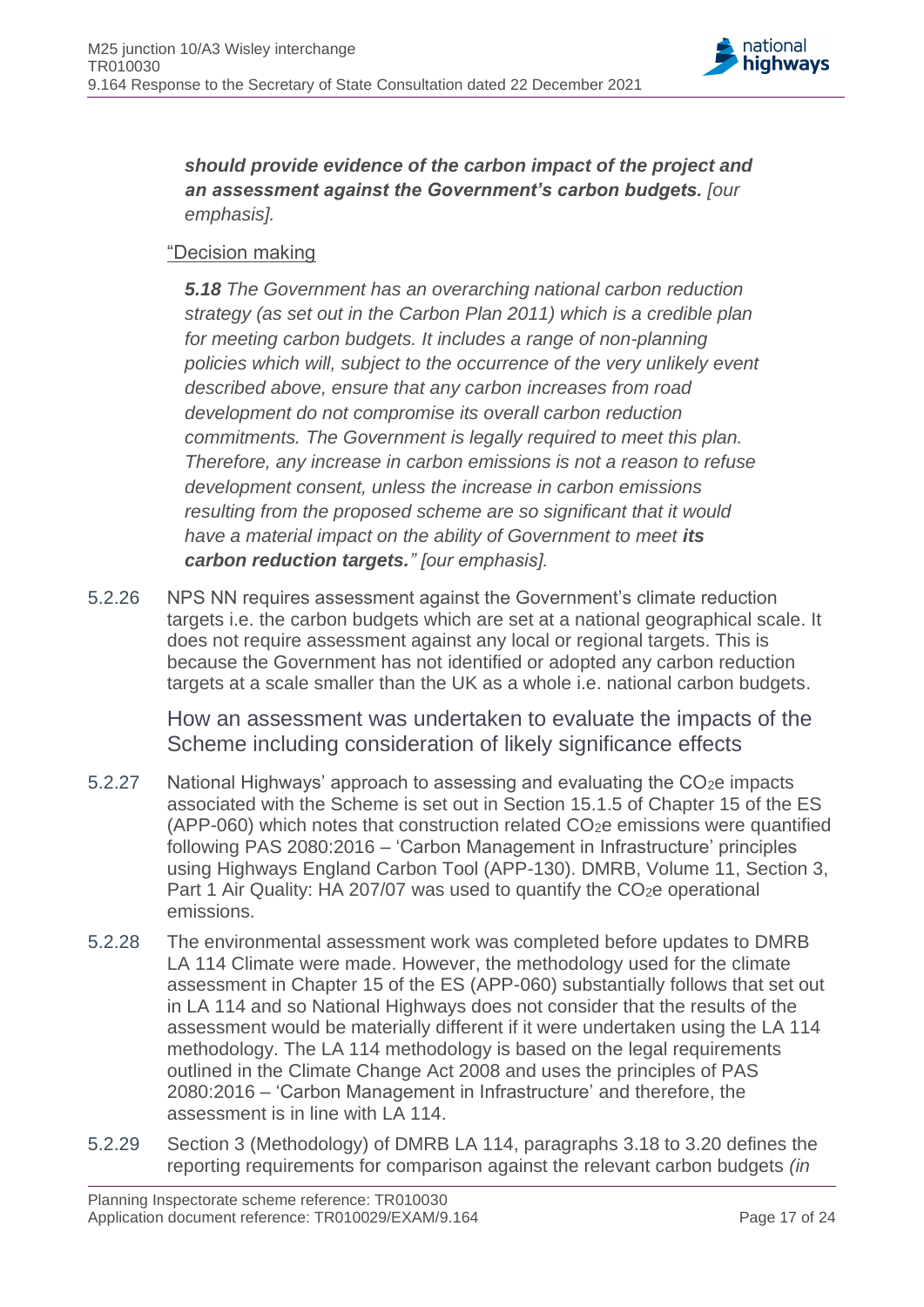

*existence at the time of the assessment)* and the evaluation criteria for significance, which is consistent with the decision making requirements set out in paragraphs 5.17 and 5.18 of the NPS NN.

- 5.2.30 Chapter 15 (APP-060) of the environmental statement for the Scheme sets out the climate assessment completed for this Scheme. Chapter 15 presents projected emissions from the Scheme in the context of the 3rd carbon budget (as shown in paragraph 15.1.10.11). The projected emissions compared to all current and future legislated carbon budget periods, including the 3rd, 4th, 5th and 6th carbon budgets is presented in National Highways' response to the Secretary of State's consultation letter of 26 July 2021. The response concluded that the Scheme does not cause a significant effect for changes in  $CO<sub>2</sub>e$ emissions when compared to carbon budgets. However, since the submission of the environment statement, and the DCO examination, the Department for Environment, Food and Rural Affairs (Defra) has released (on the 19<sup>th</sup> November 2021) a new version of the Emission Factor Toolkit (EFT) (version 11) (EFT v11). This update is notable because, for the first time, the EFT now includes data relating to the UK vehicle fleet and associated emissions for the period between 2031 and 2050 inclusive. EFT v11 also now includes a greater uptake rates of electric vehicles, aligned to electric vehicle penetration rates described in worksheet labelled 'A1.3.9' of DfT's Databook<sup>9</sup> for all road types (motorways, urban and rural) listed in EFT.
- 5.2.31 Previous versions of EFT, including EFT v8 which was used to calculate CO2e emissions from road traffic for the Scheme, stopped at 2030. In the absence of CO2e emission factors after 2030 in earlier versions of the EFT, 2030 emissions were used as the last available set of factors to represent CO<sub>2</sub>e emissions into the future. This clearly over estimated the CO<sub>2</sub>e emissions in future years because it did not take into account the higher uptake rates of electric vehicles post 2030 as described by the DfT Databook.
- 5.2.32 The DfT published their Transport Decarbonisation Plan (TDP)<sup>10</sup> on the 14<sup>th</sup> July 2021, which sets out the Government's aspirations to decarbonise transport to support the wider approach to achieving Net Zero by 2050. The TDP represents a series of policy and measures Government is considering to decarbonise transport. "Figure 2: Decarbonising Transport domestic transport GHG emission projections, versus the baseline", page 45 of the TDP, illustrates the anticipated reduction in CO2e emissions from transport, including road traffic between 2020 and 2050.
- 5.2.33 The DfT have advised National Highways that a sensitivity test based on the impact of the policy measures set out in TDP can now be undertaken for schemes. The DfT have approved a sensitivity test based on the rate of improvement shown in Figure 5.1 of the TDP which can be applied to CO2e emissions calculated for the Scheme assessment.
- 5.2.34 Table 5.1 presents the change in  $CO<sub>2</sub>e$  emissions between the 'with scheme scenario' *(also referred to as the Do-something scenario)* and 'without scheme

Planning Inspectorate scheme reference: TR010030 Application document reference: TR010029/EXAM/9.164 Page 18 of 24

<sup>9</sup> https://www.gov.uk/government/publications/tag-data-book

<sup>10</sup> https://assets.publishing.service.gov.uk/government/uploads/system/uploads/attachment\_data/file/1009448/decarbonising-transport-a-better-greener-britain.pdf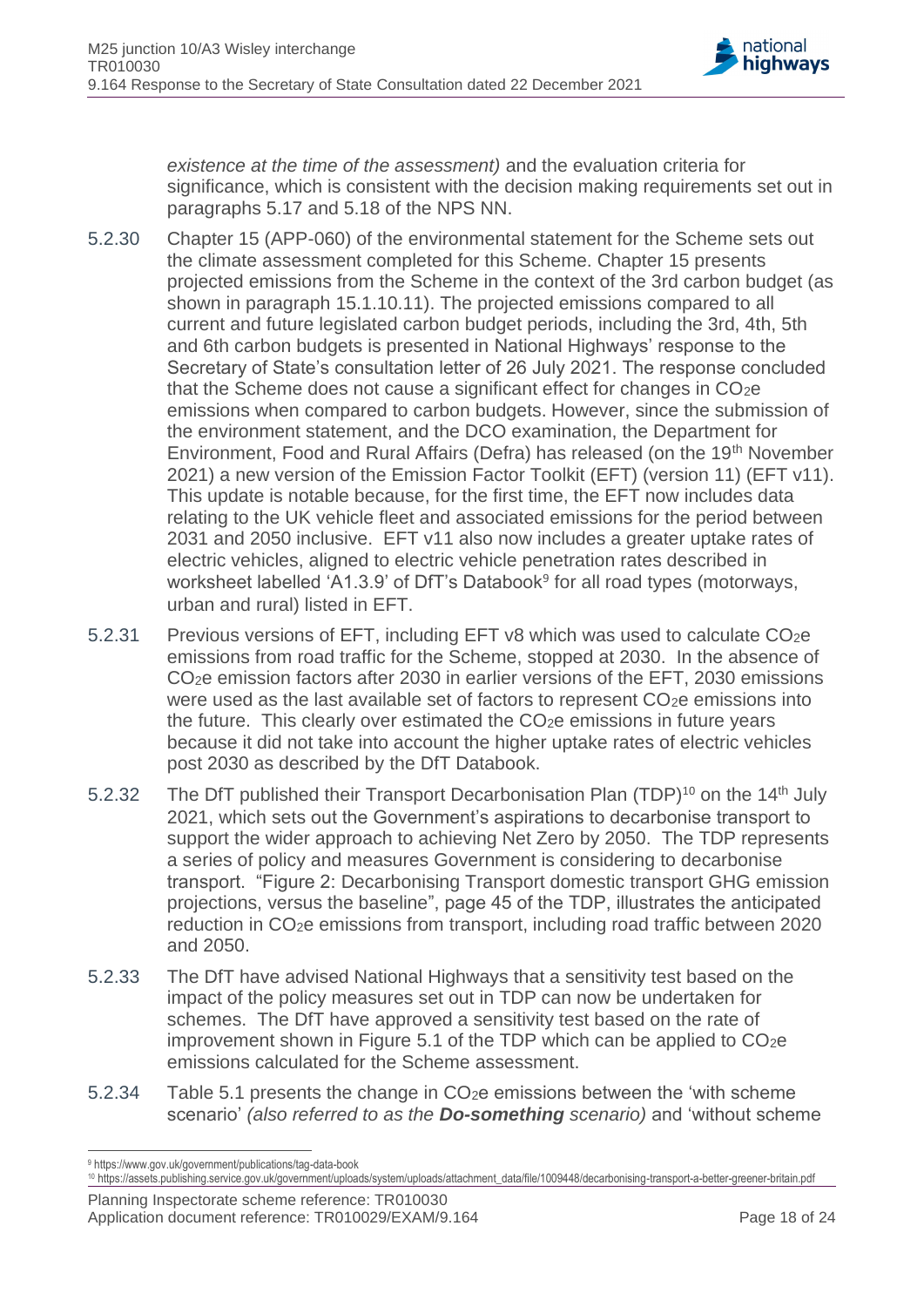

scenario' *(also referred to as the Do-minimum scenario)*, split by carbon budgets, for the CO2e emissions previously reported in the environmental statement, the updated CO<sub>2</sub>e emissions based on EFTv11 and TDP sensitivity test (upper and lower bounds).

5.2.35 As set out in Table 5.1 the updated  $CO_{2e}$  emissions calculated using the latest version of EFT (v11) and the sensitivity test based on the policies described by TDP lead to lower changes in emissions for each carbon budget period. Over the 60 year appraisal period operational emissions for the Scheme calculated using EFTv11 would be 21Mt lower than those calculated using EFTv8.

#### <span id="page-18-0"></span>**Table 5.1: Change in CO2e Emissions (With Scheme Scenario – Without Scheme Scenario)**

|                                                                                                                                                                                                                                                                                                                                                                                                                    | CO <sub>2</sub> e (Million tonnes) |                      |                      |                                    |  |  |
|--------------------------------------------------------------------------------------------------------------------------------------------------------------------------------------------------------------------------------------------------------------------------------------------------------------------------------------------------------------------------------------------------------------------|------------------------------------|----------------------|----------------------|------------------------------------|--|--|
| <b>Carbon Budget</b><br><b>Period</b>                                                                                                                                                                                                                                                                                                                                                                              | 3<br>$(2018 - 2022)$               | 4<br>$(2023 - 2027)$ | 5<br>$(2028 - 2032)$ | $6\phantom{1}6$<br>$(2033 - 2037)$ |  |  |
| <b>Carbon Budget</b>                                                                                                                                                                                                                                                                                                                                                                                               | 2,544                              | 1,950                | 1,725                | 965                                |  |  |
| Previously Reported in the Response to the SoS Letter - 26 July 2021                                                                                                                                                                                                                                                                                                                                               |                                    |                      |                      |                                    |  |  |
| <b>Construction (a)</b>                                                                                                                                                                                                                                                                                                                                                                                            | 0.0924                             |                      |                      |                                    |  |  |
| Operation (b) (e)                                                                                                                                                                                                                                                                                                                                                                                                  | 0.0034                             | 0.0172               | 0.0173               | 0.0174                             |  |  |
| <b>Total</b>                                                                                                                                                                                                                                                                                                                                                                                                       | 0.0958                             | 0.0172               | 0.0173               | 0.0174                             |  |  |
| <b>Updated Government Guidance Since the Publication of the Environmental</b><br>Statement* **                                                                                                                                                                                                                                                                                                                     |                                    |                      |                      |                                    |  |  |
| <b>Construction (c)</b>                                                                                                                                                                                                                                                                                                                                                                                            | 0.0830                             |                      |                      |                                    |  |  |
| Operation (d) (e)                                                                                                                                                                                                                                                                                                                                                                                                  | 0.0040                             | 0.0189               | 0.0163               | 0.0138                             |  |  |
| <b>Total</b>                                                                                                                                                                                                                                                                                                                                                                                                       | 0.0870                             | 0.0189               | 0.0163               | 0.0138                             |  |  |
| <b>Sensitivity Test for Operational Emissions</b>                                                                                                                                                                                                                                                                                                                                                                  |                                    |                      |                      |                                    |  |  |
| <b>TDP</b> (upper bound)                                                                                                                                                                                                                                                                                                                                                                                           | 0.0041                             | 0.0182               | 0.0130               | 0.0075                             |  |  |
| <b>TDP (lower bound)</b>                                                                                                                                                                                                                                                                                                                                                                                           | 0.0040                             | 0.0145               | 0.0076               | 0.0035                             |  |  |
| Notes:<br>a) National Highways Carbon Emissions Calculation Tool v1.03<br>b) Emission Factor Toolkit v8<br>National Highways Carbon Emissions Calculation Tool v2.4 (2021)<br>C)<br>d) Emission Factor Toolkit v11<br>e) A conservative factor of 0.29 % has been applied to account for operational maintenance<br>and energy use<br>* Also aligned to the reporting timeframes in the SoS Letter - 26 July 2021. |                                    |                      |                      |                                    |  |  |

This assumes that all construction is undertaken in the 3rd carbon budget for comparison purposes. However, in reality the construction period will extend into the 4th carbon budget.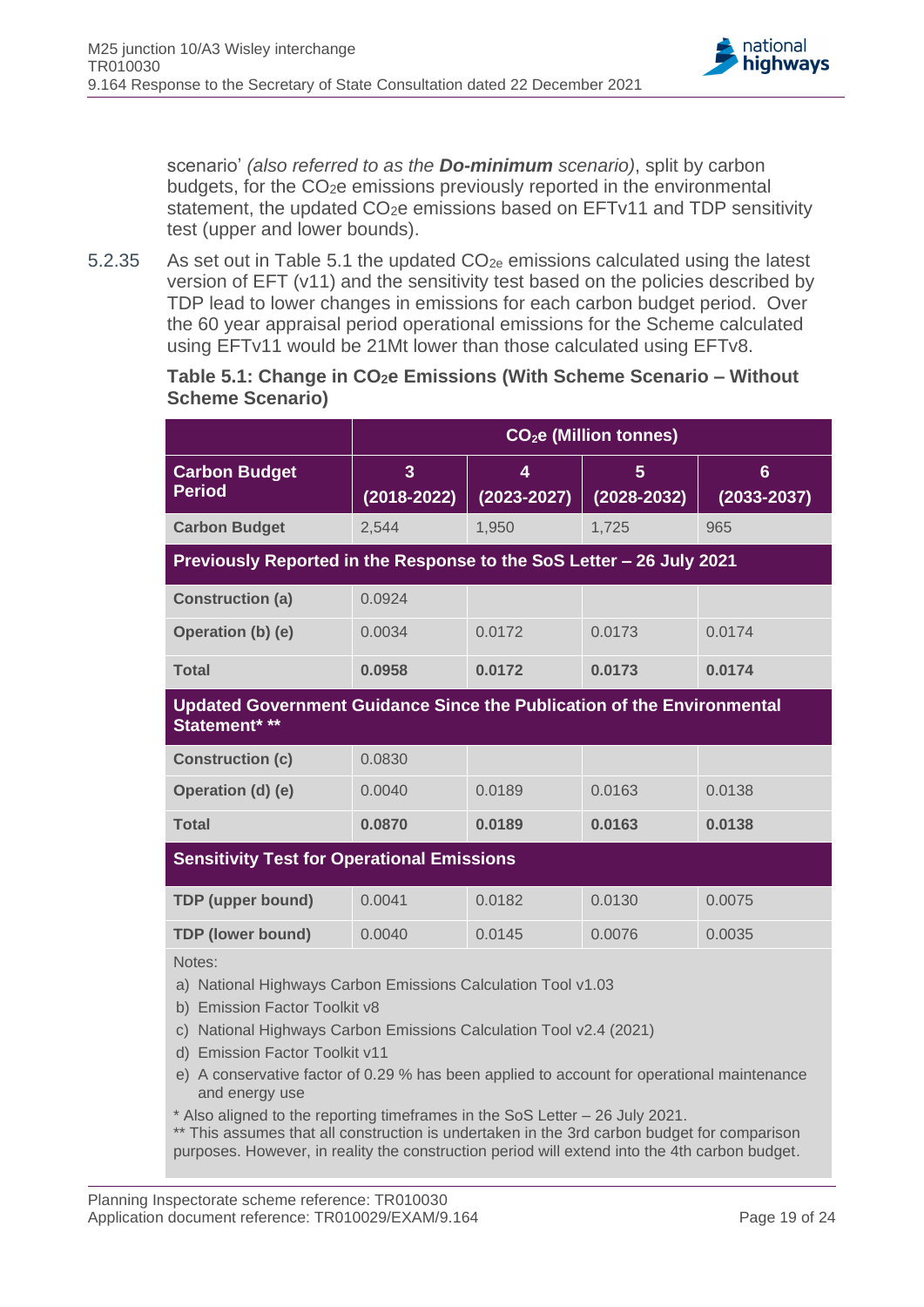



**Figure 5.1: Figure copied verbatim from Transport Decarbonisation Plan**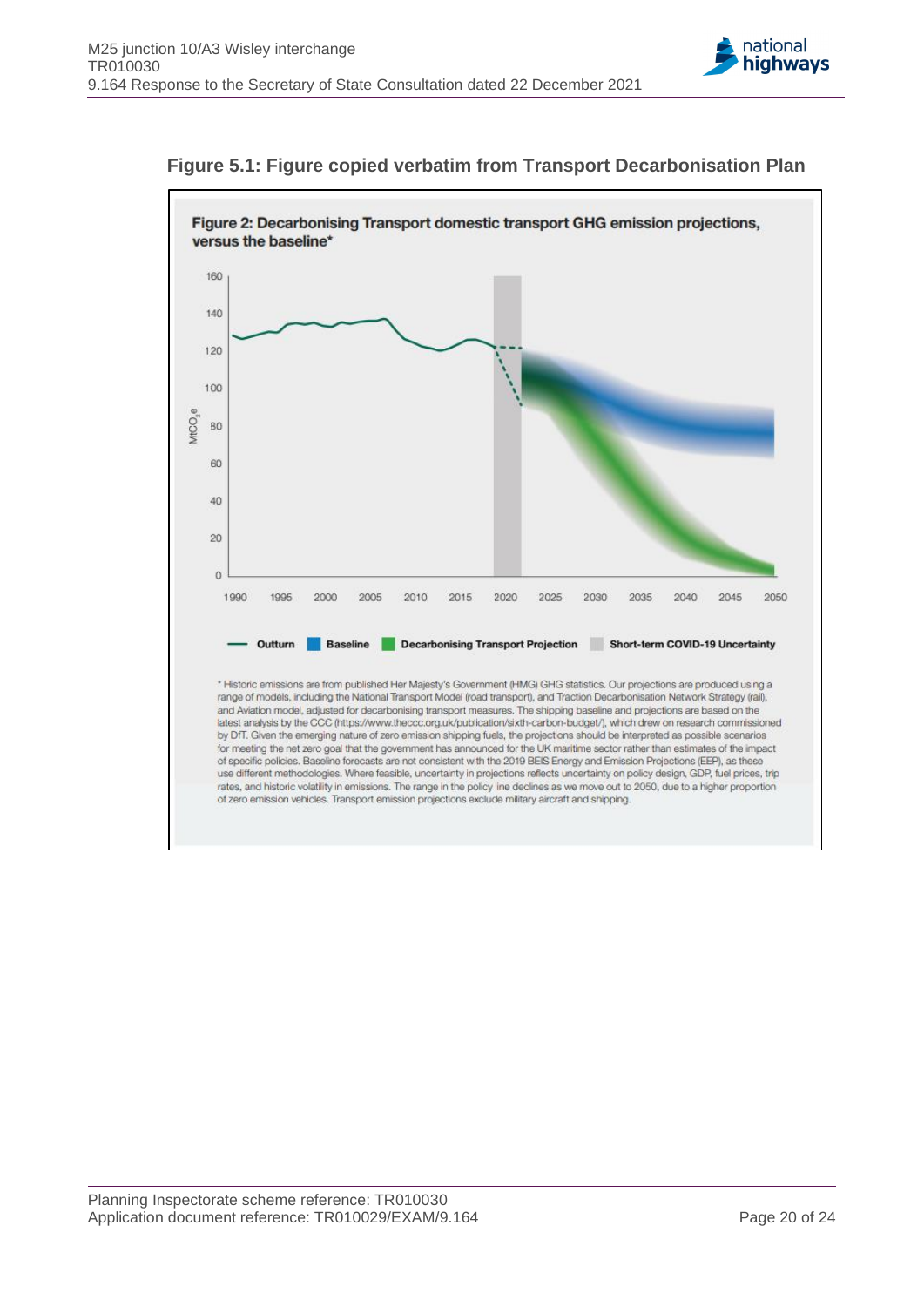

How the assessment presented for the Scheme complies with the Environmental Impact Assessment regulations

- 5.2.36 An environmental statement is required to describe the likely significant effects of a proposed development on the environment (Regulation 14 of the Infrastructure Planning (Environmental Impact Assessment) Regulations 2017<sup>11</sup>. This includes a description of the likely significant effects on the environment from, inter alia, the impact of the project on climate (for example the nature and magnitude of greenhouse gas emissions) and the vulnerability of the project to climate change. An environmental statement is also required to describe the likely significant cumulative impacts of the development proposed together with those from other "existing and/or approved projects" (see paragraph 5 (e) of Schedule 4 to the 2017 Regulations).
- 5.2.37 To undertake this work and come to an informed judgement an environmental statement is required to include such information as is reasonably required to describe the environmental effects of the development and which the applicant can **reasonably be required to compile having regard to current knowledge**<sup>12</sup>. In the context of assessing cumulative carbon impacts, the only assessment National Highways can be reasonably required to undertake is one having regard to current knowledge.
- 5.2.38 Accordingly, the environmental statement produced for the Scheme complies with the 2017 Regulations.
- 5.2.39 As regards the additional material now requested by the Secretary of State, this amounts to a request by the Secretary of State for "any other information" within the meaning of regulation 3(1) of the 2017 Regulations.
- 5.2.40 However, there is no reasonable basis upon which National Highways can assess the carbon emissions impact of the Scheme at a local or regional level and it is not required to do so by law or pursuant to the NPS NN.
- 5.2.41 National Highways can only assess the change in CO<sub>2</sub>e emissions from the Scheme in absolute terms and against the national carbon budgets.
- 5.2.42 The procedures and evaluation criteria set out in DMRB LA 114 Climate, are appropriate and sufficient to ensure that the cumulative effects of proposed road schemes upon climate change are assessed in accordance with the 2017 Regulations and to provide sufficient evidence for the decision making requirements set out in paragraph 5.18 of the NPS NN.

<sup>11</sup> https://www.legislation.gov.uk/uksi/2017/572/contents/made

<sup>12</sup> (see R. (Khan) v London Borough of Sutton [2014] EWHC 3663 (Admin) and Preston New Road Action Group v Secretary of State for Communities and Local Government [2018] Env. L.R. 18)

Planning Inspectorate scheme reference: TR010030 Application document reference: TR010029/EXAM/9.164 Page 21 of 24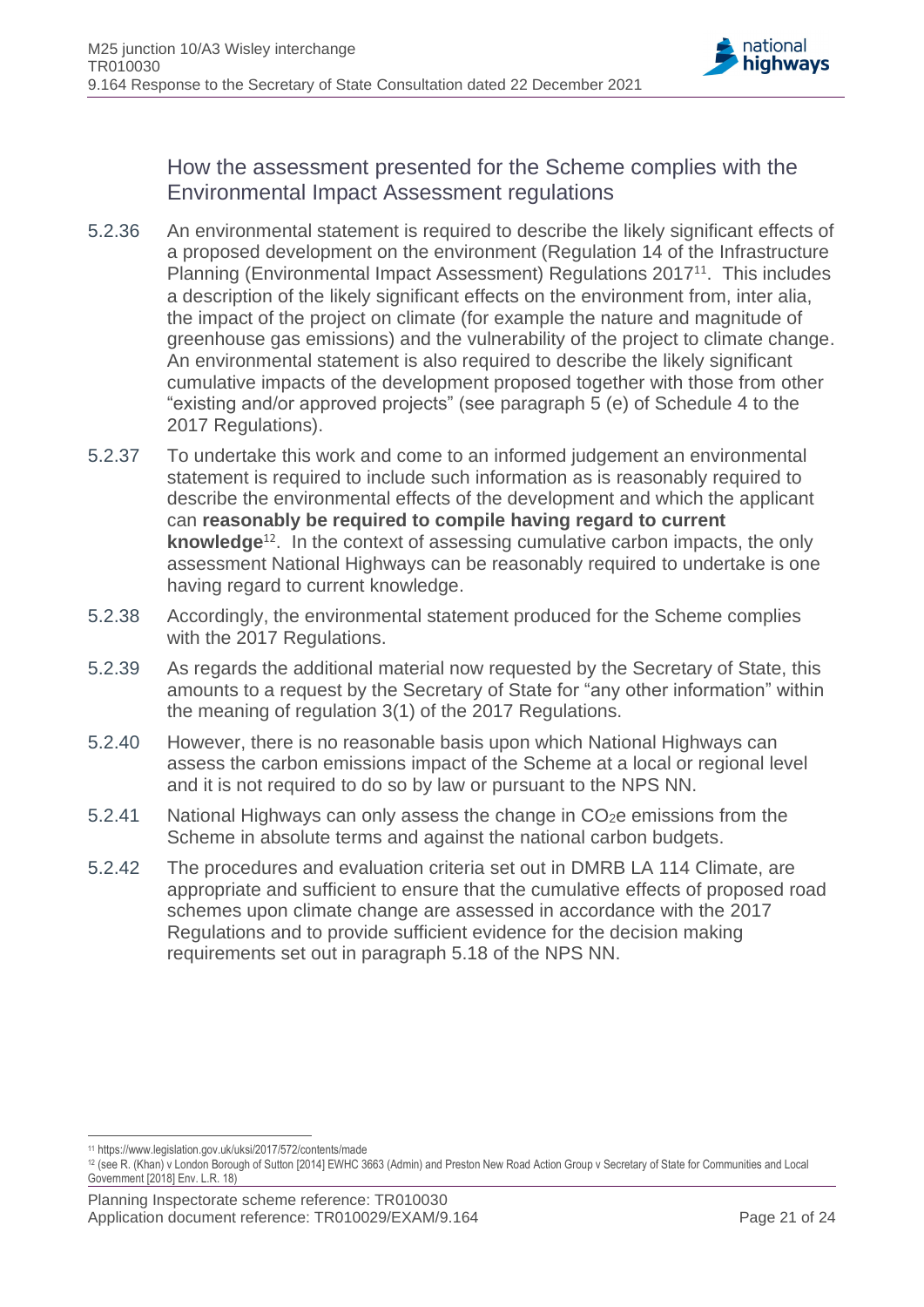

The assessment was prepared by a competent expert

- 5.2.43 This response to the requests for information raised by the Secretary of State on climate have been prepared by competent experts with relevant and appropriate experience.
- 5.2.44 The technical lead for air quality and vehicle emissions is the Principal Air Quality Advisor for National Highways with more than 25 years of relevant experience with appropriate professional qualifications. The technical lead for carbon from construction activities is the Senior Technical Advisor for Sustainable Development and Climate Change for National Highways with more than 16 years of relevant experience with appropriate professional qualifications.
- 5.2.45 National Highways confirm that the assessment work set out in Table 5.1 has been carried out by suitably competent experts from Atkins. The air quality assessment was undertaken by a Chartered Scientist (BSc, CSci) who holds full professional membership with the Institution of Environmental Sciences and Institute of Air Quality Management. The relevant individual has over 25 years of knowledge and experience in air quality assessment and used that knowledge and professional judgement to undertake this assessment. The assessment in the climate effects chapter was undertaken by a qualified Principal Environmental Consultant (BA (Hons) Environmental Studies, BSc Environmental Resources) who holds a professional membership with the Institution of Environmental Sciences. They have over 18 years of knowledge and experience in infrastructure sustainable design and carbon management and have used their knowledge and professional judgement to undertake the assessment]. Subsequent responses to the Secretary of State have been undertaken by a qualified Sustainability Consultant (BSc Geology, MSc Climate Science) with over 3 years' postgraduate experience in environmental and sustainability consultancy, including carrying out detailed carbon footprint calculations for major infrastructure projects.

# <span id="page-21-0"></span>**6. Secretary of State's request 5. Request for clarification from the Applicant on the impact of the Proposed Development on the carbon budgets:**

- *6.1.1 "The Secretary of State notes that the figures set out in Table 15.17 of Environmental Statement Chapter 15 [APP-059] regarding the impact of the Proposed Development on the carbon budgets are different to the figures set out in Table 2-2 of the Applicant's response of 9 August 2021 to the Secretary of State's consultation letter of 26 July 2021.*
- *6.1.2 Please would the Applicant provide an explanation for this difference in the figures, including which set of figures it considers the Secretary of State should consider in making his decision on the scheme."*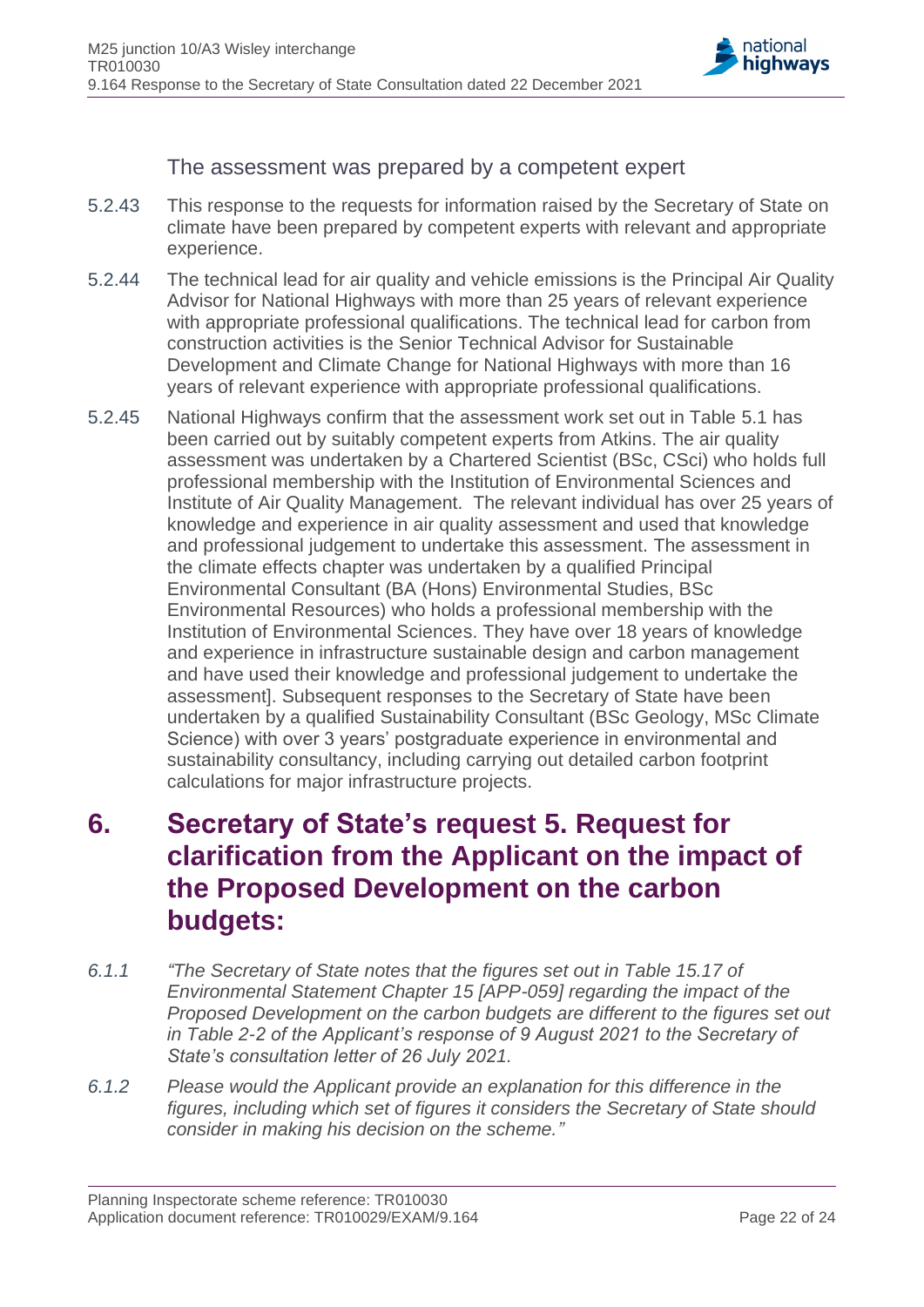

### <span id="page-22-0"></span>**6.2 National Highways' response**

6.2.1 The difference in figures is as a result of the different study areas used in the assessment. The information in Table 15.17 of Chapter 15 of the Environmental Statement [APP-059] was derived from the local air quality study area only, while the information provided in Table 2.2 of the Applicant's response of 9 August 2021 was derived from all road links in the traffic model provided for the air quality assessment. The Secretary of State should use the latest information provided in the Applicant's response of 9 August 2021, as this is considered to give the most comprehensive dataset, and is also consistent with the information used in the Department for Transport's Transport Analysis Guidance (TAG) appraisal.